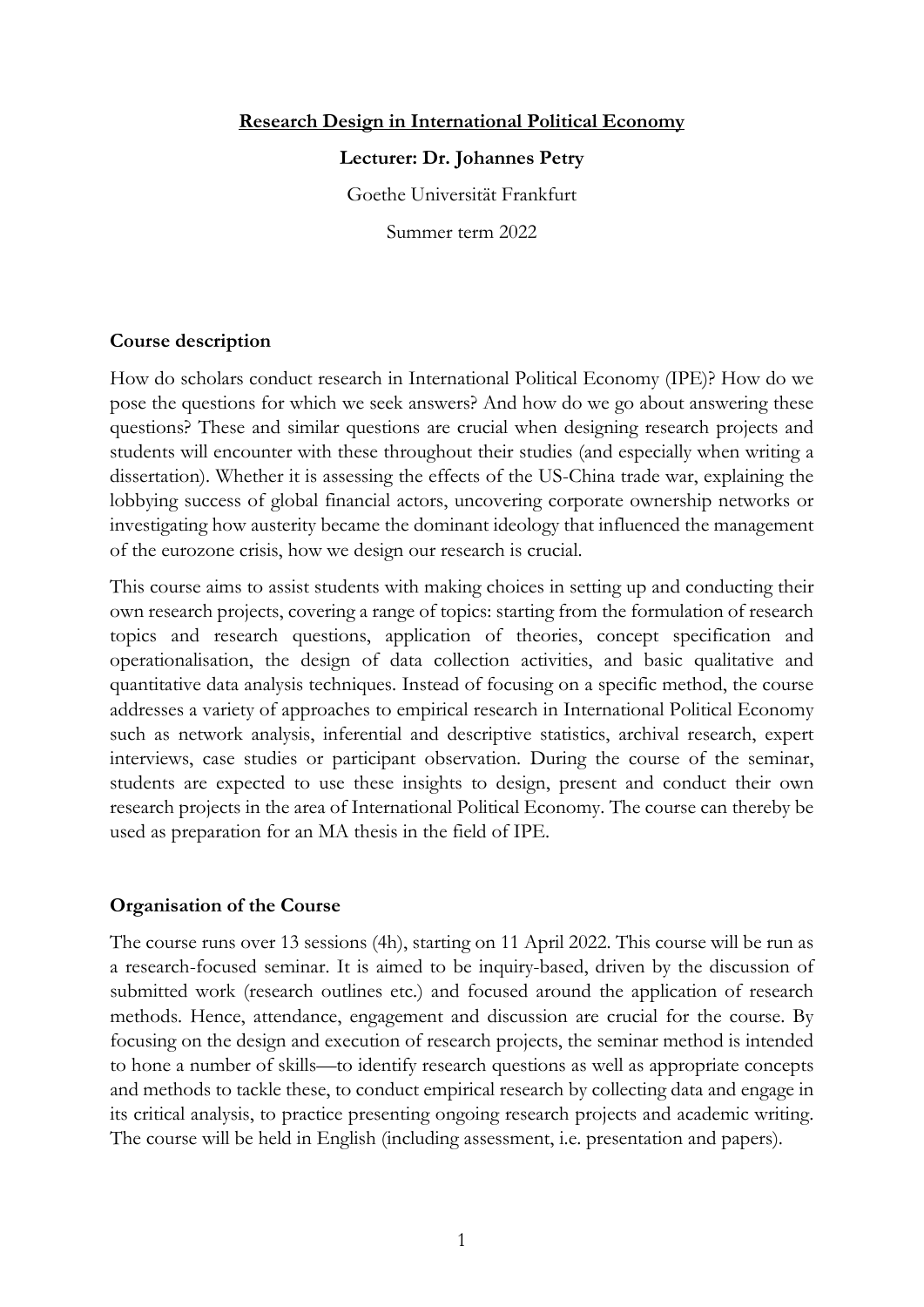|                | date       | topic/ description                                                              |
|----------------|------------|---------------------------------------------------------------------------------|
| $\mathbf{1}$   | 11/04/2022 | Introduction [virtual session]:                                                 |
|                |            | What is IPE? what is a research design?                                         |
| 2              | 18/04/2022 | reading week - brush up IPE knowledge [public holiday]                          |
| $\mathfrak{Z}$ | 25/04/2022 | Research Design - How can we study IPE?                                         |
|                |            | Which steps belong to the research process? What is a research design? What are |
|                |            | different types of research designs? How do you create a research design?       |
| $\overline{4}$ | 02/05/2022 | Research Design - From theory to analysis:                                      |
|                |            | theory, concept specification and operationalisation                            |
| 5              | 09/05/2022 | Research Design - Methodology:                                                  |
|                |            | case studies/selection (x/y-centred, small-/large-n) and process tracing        |
| 6              | 16/05/2022 | Research Design - Data collection                                               |
|                |            | data collection, measurement and triangulation                                  |
|                |            | presentation of research outlines                                               |
| $\overline{7}$ | 23/05/2022 | Methods - All things written:                                                   |
|                |            | content/document analysis, archives and discourses                              |
| 8              | 30/05/2022 | Methods - Into the field:                                                       |
|                |            | expert interviews and ethnographic methods                                      |
| 9              | 06/06/2022 | reading week - independent work on research design [public holiday]             |
| 10             | 13/06/2022 | Methods - Working with datasets:                                                |
|                |            | descriptive statistics, inferential statistics and network analysis             |
|                |            | trip to the SAFE data room                                                      |
| 11             | 20/06/2022 | reading week - independent work on research design                              |
| 12             | 27/06/2022 | Reflections on the research process                                             |
|                |            | writing up, ethics and visualising data/results                                 |
| 13             | 04/07/2022 | Workshop format                                                                 |
|                |            | presentation of research designs                                                |

# **Course overview: Research Design in International Political Economy**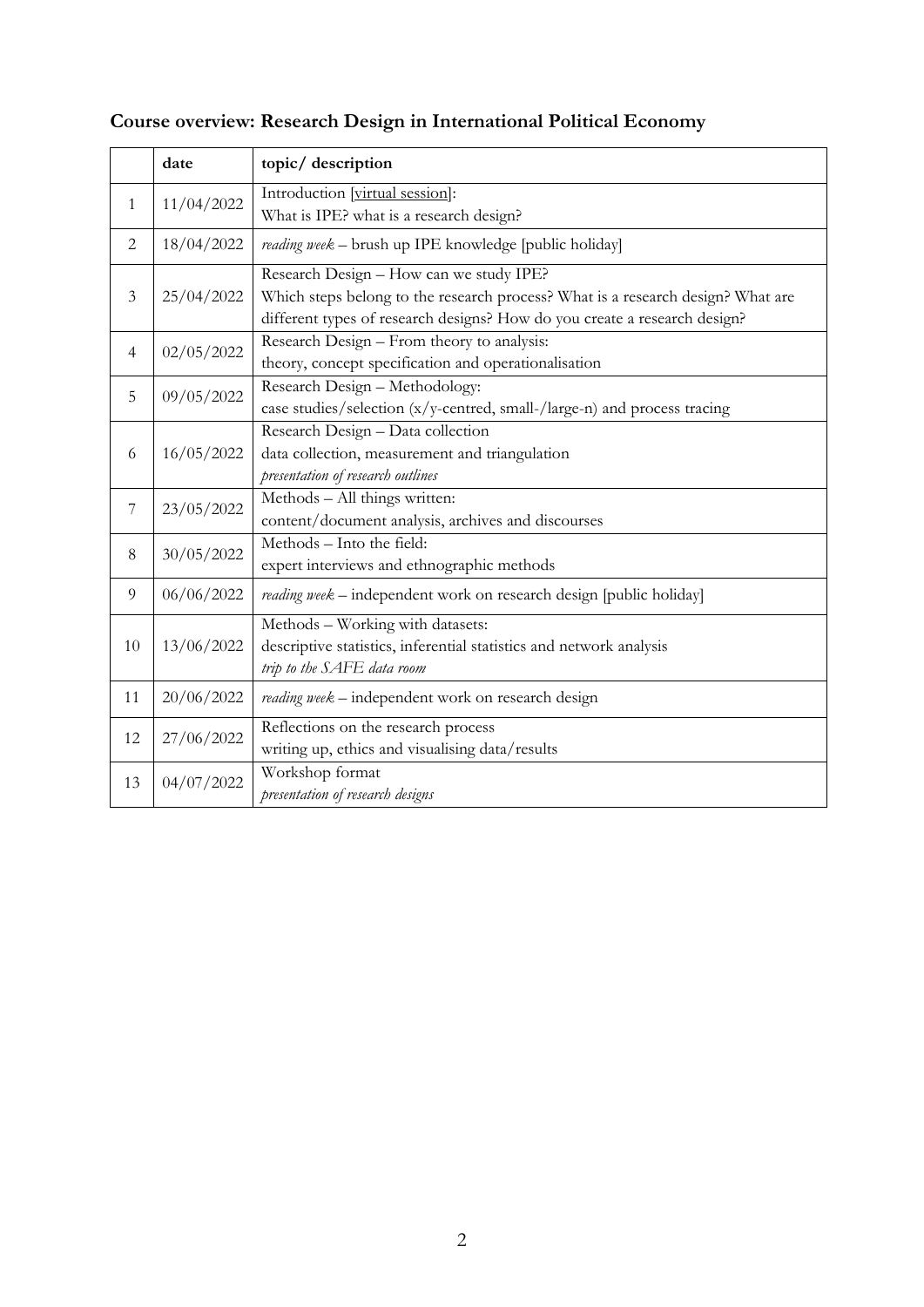# **Readings**

There is no textbook for this course. However, the following books provide good overviews on creating research designs:

- Blatter, J. & M. Haverland (2014) *Designing Case. Studies: Explanatory Approaches in Small-N Research*. Basingstoke: Palgrave Macmillan [qualitative methods].
- Burnham, P., K. Gilland Lutz, W. Grant, & Z. Layton-Henry (2008) *Research Methods in Politics* (2nd edition). Basingstoke: Palgrave Macmillan.
- Della Porta, D. & M. Keating (eds) (2008) *Approaches and Methodologies in the Social Sciences. A Pluralist Perspective*. Cambridge: Cambridge University Press.
- Glynos, J. & D. Howarth (2007) *Logics of Critical Explanation in Social and Political Theory*. London: Routledge.
- Hay, C. (2002) *Political Analysis: A Critical Introduction*. Basingstoke: Palgrave Macmillan.
- Klotz, A. & D. Prakash (eds) (2008) *Qualitative Methods in International Relations. A Pluralist Guide*. London: Palgrave Macmillan.
- Mahoney, J. & D. Rueschmeyer (2003) *Comparative Historical Analysis in the Social Sciences*. Cambridge: Cambridge University Press.
- Montgomerie, J. (eds) (2017) *Critical Methods in Political and Cultural Economy*. London: Routledge.
- Mosley, L. (2013) (ed) *Interview Research in Political Science*. Ithaca & London: Cornell University Press.
- Sprinz, D. F. & Y. Wolinsky-Nahmias (2004) *Models, Numbers, and Cases: Methods for Studying International Relations*. Ann Arbor: Michigan University Press.
- Winship, C. & S. L. Morgan (2007) *Counterfactuals and Causal Inference: Methods and Principles for Social Research*. Cambridge: Cambridge University Press [quantitative methods].

The **'core readings'** are provided via OLAT. All students are expected to read these texts as they are the basis for seminar discussion. Core readings are separated into (a) theoretical texts on social science research design/methods and (b) examples of how these are applied in IPE research.

Each session also has a series of **'advanced readings'**. Since you will select and implement a specific method in your research projects, you are expected to consult the appropriate 'advanced readings' independently while writing your research designs/papers.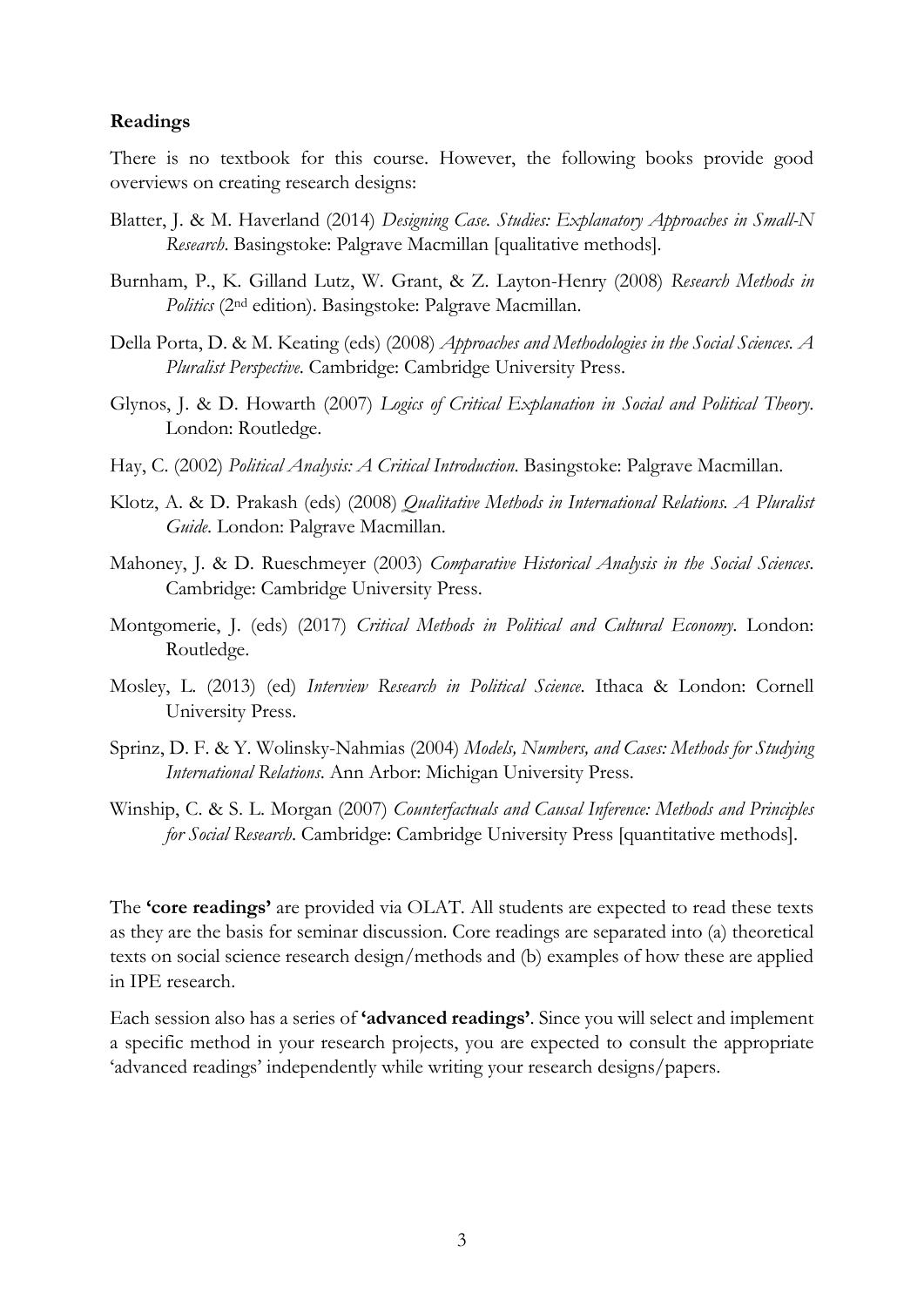# **Examination**

For a Leistungsnachweis, students are expected to develop and carry out their own research project in the field of IPE. For this, every student is asked to:

- Regularly attend the seminar
- Do the required readings for each session
- Write a **research outline** of 500 words (by 13 May 2022) and present their outline in class (5min; 16 May 2022)
- Write a **research design** of 2000 words (by 1 July 2022) and present their design in class (15min; 4 July 2022)
- Write a **research paper** of 5000 words (by 30 September 2022)

The research outline is not graded. The research design accounts for 25% of the grade, the final research paper for 75%. Presentations and research outline are not graded.

| overview                      | content                                                                                                                                                                                                                                                                                                                                                                         | grade |
|-------------------------------|---------------------------------------------------------------------------------------------------------------------------------------------------------------------------------------------------------------------------------------------------------------------------------------------------------------------------------------------------------------------------------|-------|
| research<br>outline<br>(500w) | research topic. What issue are you going to be working on?<br>state of the art (preliminary): What has been written on this topic?<br>research puzzle. What is the problem/puzzle/gap motivating your research?<br>research question: What exactly will you be analysing?                                                                                                       | n/a   |
| research<br>design<br>(2000w) | Introduction: framing your research (topic)<br>research puzzle<br>state of the art (advanced)<br>research question<br><i>theory/concept(ualisation)</i> : How are you going to analyse this?<br>operationalisation: How do you observe your concepts/indicators?<br><i>methodology</i> : which data to collect (case selection, $n/N$ , $x/y$ )<br>methods: how to collect data | 25%   |
| research<br>paper<br>(5000w)  | Introduction: framing your research (topic)<br>research puzzle<br>state of the art (complete)<br>research question<br>theory/concept(ualisation)<br>operationalisation<br>methodology<br>methods<br>empirical analysis: actually conducting the research<br>Conclusion: discuss findings and implications                                                                       | 75%   |

# **Research outline, design and paper**

The **research outline** (500 words; excluding references) is due by 13 May 2022. This is a relatively short document and will not be assessed. Of course, your argument is tentative at this point and might change/develop once you further conduct your analysis. But you need to have an idea of what you want to analyse and why.

Please save you outline in the following format before uploading it on OLAT: 'Last Name\_Topic(short)\_outline' (e.g. Petry\_index providers\_outline)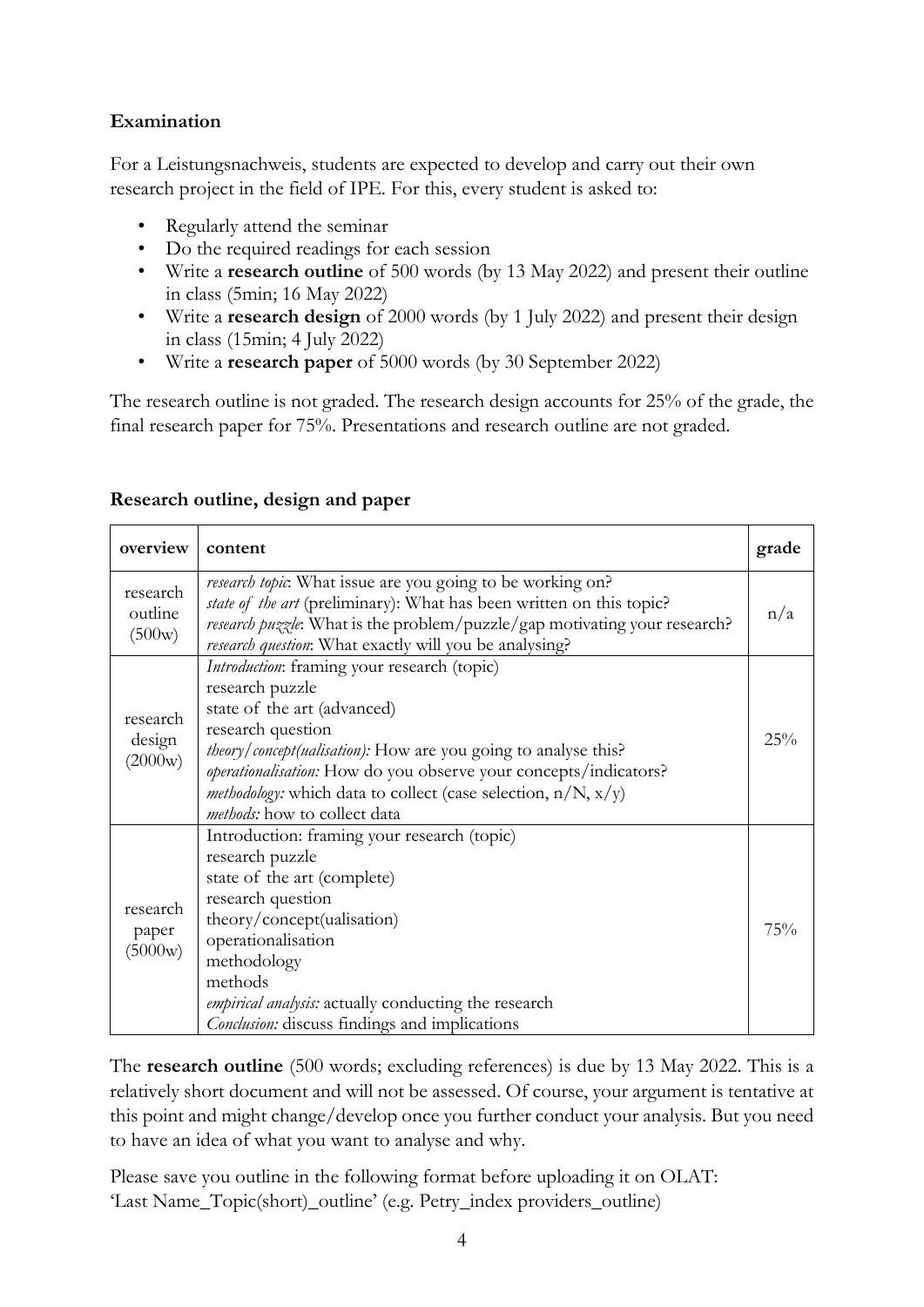Please prepare a **short presentation (5min)** of your research outline for the session on 16 May where everyone will briefly present their outline and receive feedback from the group. Please do not prepare any Powerpoint slides for this presentation. It is advisable to practice your presentation and delivery to make sure you bring across the most important points within your short presentation time.

The **research design** (2000 words; excluding references) is due by 1 July 2022. Building on a revised version of the research outline – where the research topic is properly introduced (as in writing an introduction), the relevant literature is discussed in more detail, the puzzle/gap/problem is clearer and the research question is (more or less) set, the research design fleshes out the proposed research project in more detail. The focus is thereby especially on theoretical and conceptual debates and their relation to/application in the project, the operationalisation of relevant variables or identification of potential causal mechanisms/interpretations, the methodological approach of the research as well as the methods that are applied to study the research question.

In the final session (4 July), we will hold a workshop where everyone presents their research designs. For this, please create a slightly **longer presentation (15min)**. For this, using Powerpoint slides might be helpful. However, when using Powerpoint please use slides sparely and only to summarise key aspects / for visual support (figures etc). Please upload handout and Powerpoint-slides (if used) on OLAT the day before your presentation (3 July).

Please save you research design and PPT slides in the following format before uploading it on OLAT: 'Last Name\_Topic(short)\_RD' (e.g. Petry\_index providers\_RD) and 'Last Name\_Topic(short)\_PPT' (e.g. Petry\_index providers\_PPT)

Finally, the **research paper** has to be submitted by **30 September 2022**. Research papers are supposed to be **5,000 words** long (+/-10%; excluding references/abstract). The aim of this paper is to present the findings of your research project in a clear and concise fashion. Usually this requires you to revise your paper after the initial writing process, (re)evaluating which text is crucial for your argument and what can be omitted as its only tangential or superfluous. You might decide to delete (or add) parts of/entire paragraphs to streamline or support your argument or to write more concisely by deleting filler words.

Please save your paper as a word document in this format before submitting it via email: 'Last Name\_Topic(short)\_paper' (e.g. Petry\_index providers\_paper)

If you want to learn more/refreshen your knowledge about academic writing, check out the writing guidelines (Broome 2019), especially the 'good academic writing' section, uploaded under 'supplementary material'. A note on style – the aim is for your paper to look like an academic article, including:

- (1) a title page with name, title, abstract,
- (2) structuring your paper through sections, including: introduction; discussion of existing literature, concepts/theory and methods; followed by your empirical analysis, a conclusion and references) and
- (3) following the general style of journal articles with respect to how to properly cite your sources, formatting etc.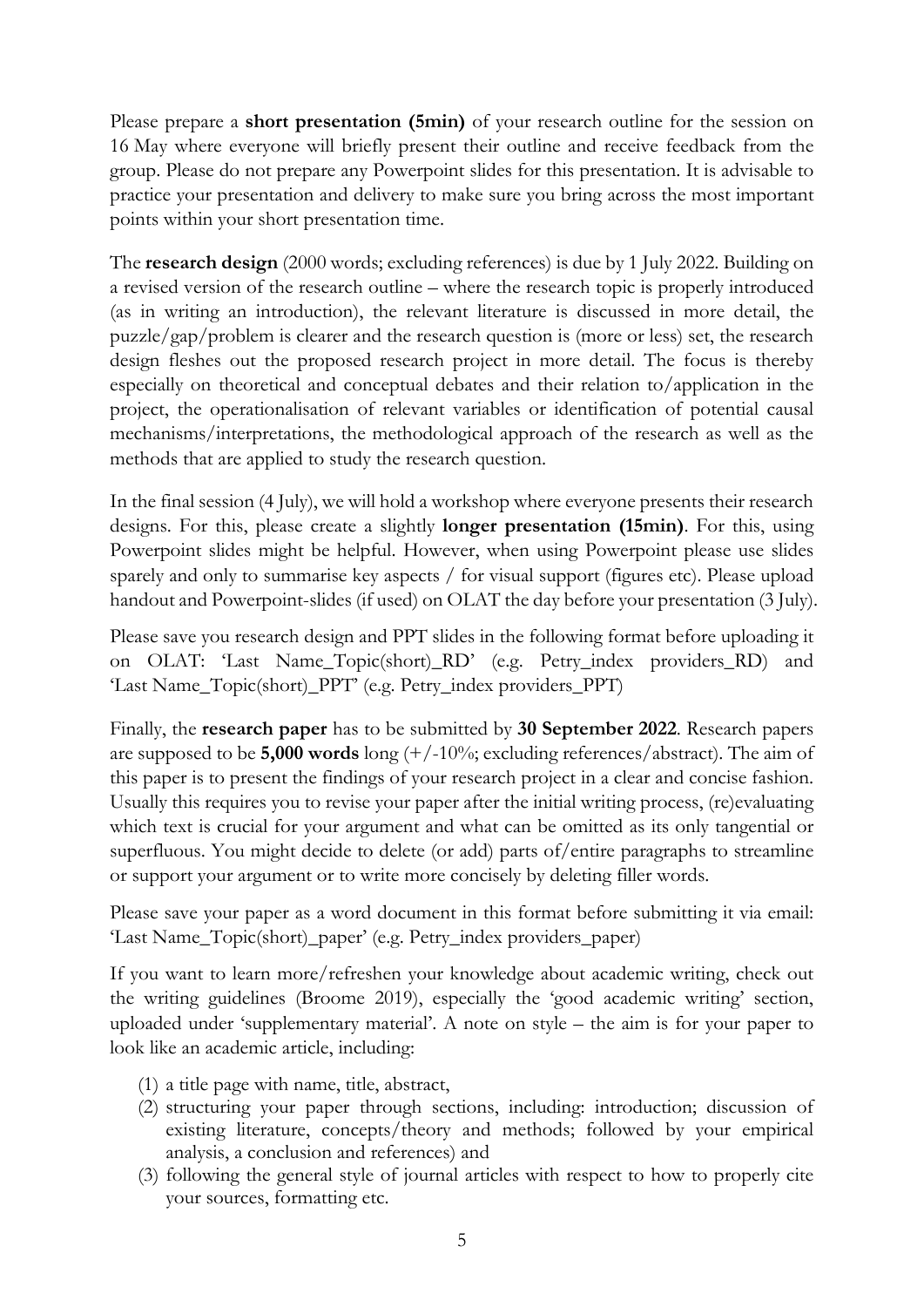#### **Session 1 – Introduction: What is IPE? How can we study it?**

[no readings]

#### **Session 2 – Reading week (IPE)**

Brush up your IPE knowledge, find topics that you want to research. These textbooks are great to gain an overview of the field of IPE and some contemporary debates:

- Balaam, D.N. & M. Veseth (2018). *Introduction to International Political Economy*, 7<sup>th</sup> edition. London: Routledge.
- Blyth, M. (eds) (2009) *Routledge Handbook of International Political Economy: IPE as a Global Conversation,* London: Routledge.
- Broome, A. (2014) *Issues & Actors in the Global Political Economy*. Basingstoke: Red Globe Press.
- Clift, B. (2014) *Comparative Political Economy: States, Markets and Global Capitalism*. Basingstoke: Palgrave Macmillan.
- Cohn, T. & A. Hira (2020) *Global Political Economy: Theory and Practice*, 8th edition. London: Routledge.
- Frieden, J.A., D.A. Lake, & J.L. Broz (2017) *International Political Economy: Perspectives on Global*  Power and Wealth, 6<sup>th</sup> edition. New York: W. W. Norton & Company.
- Gilpin, Robert (2001). *Global political economy: Understanding the international economic order*. Princeton: Princeton University Press.
- O'Brien, R. and Williams, M. (2020) *Global Political Economy*, 6<sup>th</sup> edition. Basingstoke: Red Globe Press.
- Oatley, T. (2019) *International Political Economy*, 6th edition. London: Routledge.
- Pevehouse, J.C.W. & L. Seabrooke (eds) *The Oxford Handbook of International Political Economy*. Oxford: Oxford University Press.
- Phillips, N. (ed) (2005) *Globalizing International Political Economy*, Basingstoke: Palgrave Macmillan.
- Ravenhill, J. (ed) (2020) *Global Political Economy*, 6<sup>th</sup> edition. Oxford: Oxford University Press.
- Shaw, T.M., L.C. Mahrenbach, R. Modi, R. and X. Yi-Chong (eds) (2019) *The Palgrave Handbook of Contemporary International Political Economy*. Basingstoke, Palgrave Macmillan.
- Strange, Susan (1988). *States and markets*. London: Pinter.
- Stubbs, R. and Underhill, G. (2006) *Political Economy and the Changing Global Order*, 3rd edition, Oxford: Oxford University Press.
- Watson,M.(2005)*FoundationsofInternational PoliticalEconomy*.Basingstoke:PalgraveMacmillan.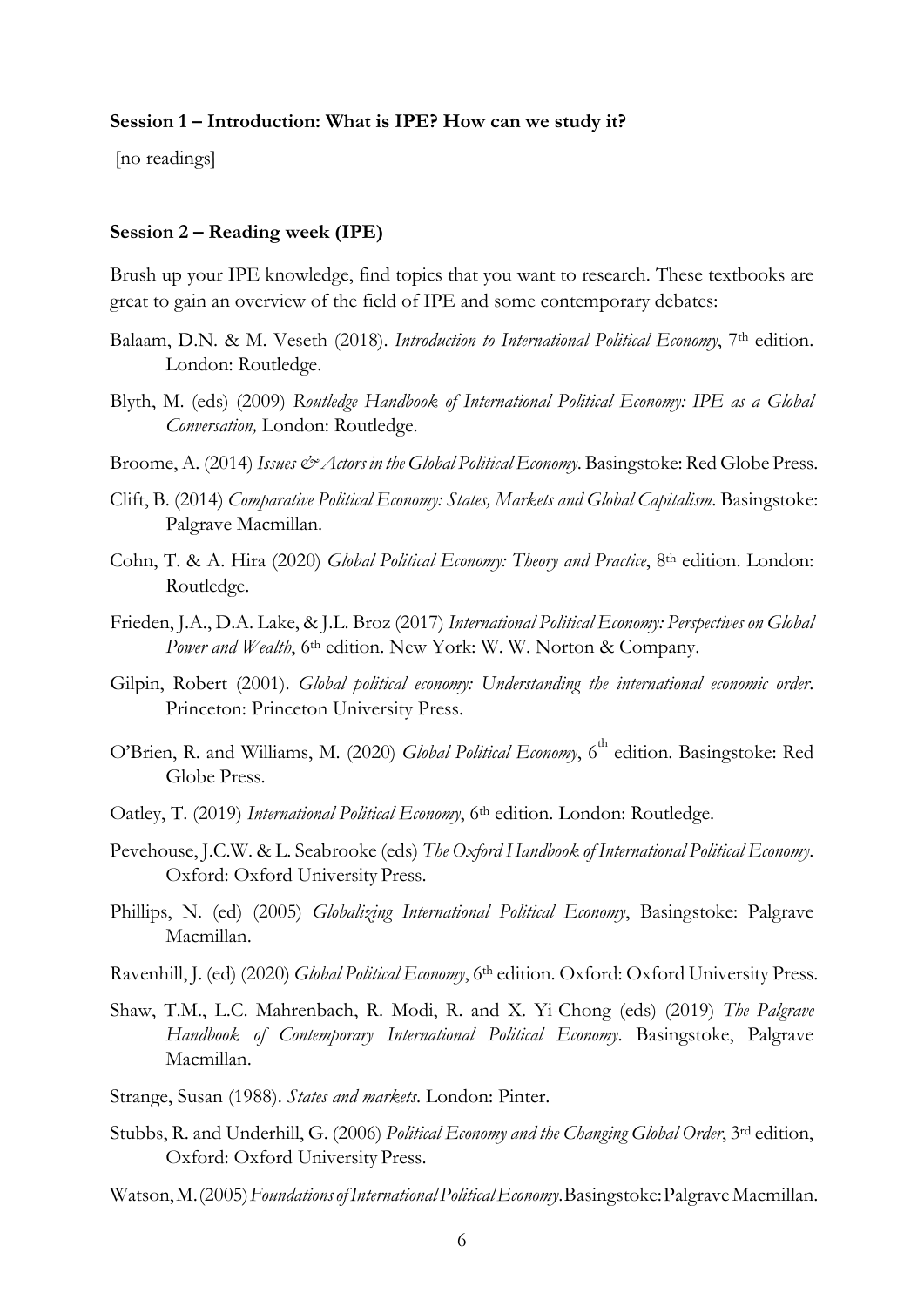# **IPE Journals**

Please bear in mind, though, that textbooks only ever offer overviews of the field and do not engage in-depth with specific issues or debates. They also often do not really engage with pressing contemporary issues (climate change, rise of China, digitization etc.). For this it is crucial to take a look at academic journals that publish IPE research. Especially for your papers, it is essential that you engage with this more specialist literature. The most relevant journals for IPE are identified below in alphabetical order:

*British Journal of Politics and International Relations, Business & Politics, Competition & Change, Contemporary Politics, Development & Change, Economic Geography, Economy & Society, EPA: Economy & Space, European Journal of International Relations, Foreign Affairs, Finance & Society, Geoforum, Global Governance, Global Policy, Global Political Economy, Globalizations, Global Society, International Affairs, International Organization, International Studies Quarterly, International Studies Perspectives, Journal of Common Market Studies, Journal of Cultural Economy, Journal of Economic Geography, Journal of Economic Perspectives, Journal of European Public Policy, Millennium, New Political Economy, Pacific Review, Review of International Political Economy, Review of International Studies, Third World Quarterly, World Politics.*

# **Session 3 – Research Design: What is a research design?**

What is ontology, epistemology, research puzzle/problem/gap/question

# Core readings:

- Burnham, P., K. Gilland Lutz, W. Grant & Z. Layton-Henry (2008) Research Design and the Research Process. In: ibid. *Research Methods in Politics* (2nd edition). Basingstoke: Palgrave Macmillan, 38-68.
- Marsh, D. & P. Furlong (2002) A skin, not a sweater: Ontology and epistemology in political science. In: V. Lowndes, D. Marsh & G. Stoker (eds) *Theory and Methods in Political Science*. Basingstoke: Palgrave Macmillan, 17-41.
- Montgomerie, J. (2017) Reimagining Critical Methods. In: ibid. (ed.) *Critical Methods in Political and Cultural Economy*. London: Routledge, 1-15.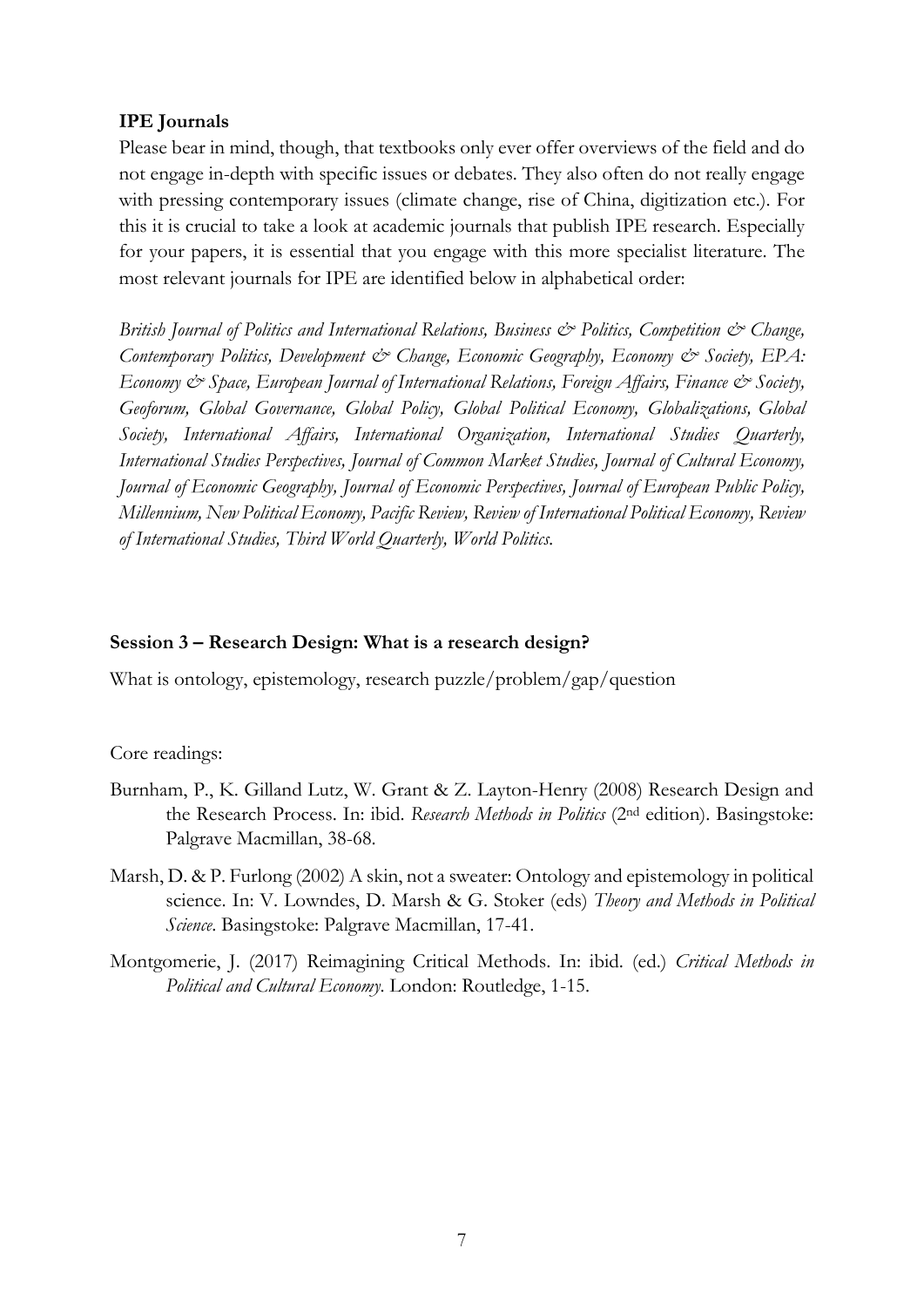# **Session 4 – Research Design: From theory to analysis**

theory, concept specification and operationalisation

Core readings:

- Lune, H. & B. L. Berg (2017) Designing Qualitative Research. In: ibid. *Qualitative Research Methods for the Social Sciences*. Harlow: Pearson, 22-42.
- Mair P. (2008) Concepts and concept formation. In: Della Porta, D. & M. Keating (eds) *Approaches and Methodologies in the Social Sciences. A Pluralist Perspective*. Cambridge: Cambridge University Press, 177-197.
- Toshkov, D. (2002) Research Design. In: V. Lowndes, D. Marsh & G. Stoker (eds) *Theory and Methods in Political Science*. Basingstoke: Palgrave Macmillan, 219-236.

# **Session 5 – Research Design: Methodology**

case selection, large/small-n, x/y-centred and process tracing

Core readings:

Blatter, J. & M. Haverland (2014) Relevance and Refinements of Case Studies. In: ibid. Designing Case Studies. Explanatory Approaches in Small-N Research. Basingstoke: Palgrave Macmillan, 1-32.

Checkel, J. T. (2005) Tracing Causal Mechanisms. *International Studies Review* 8 (2), 362-370.

Della Porta, D. (2008) Comparative analysis: case-oriented versus variable-oriented research. In: Della Porta, D. & M. Keating (eds) *Approaches and Methodologies in the Social Sciences. A Pluralist Perspective*. Cambridge: Cambridge University Press, 198-222.

Applied readings: case studies

- Ali Akkemik, K. & Özen, S. (2014) Macroeconomic and institutional determinants of financialisation of non-financial firms: Case study of Turkey. *Socio-Economic Review* 12, 71-98.
- Kaltenbrunner, A. & J. P. Painceira (2017): Subordinated Financial Integration and Financialisation in Emerging Capitalist Economies: The Brazilian Experience. *New Political Economy*, 1-24.
- Hardie, I. (2012) *Financialization and Government Borrowing Capacity in Emerging Markets*. Basingstoke: Palgrave Macmillan.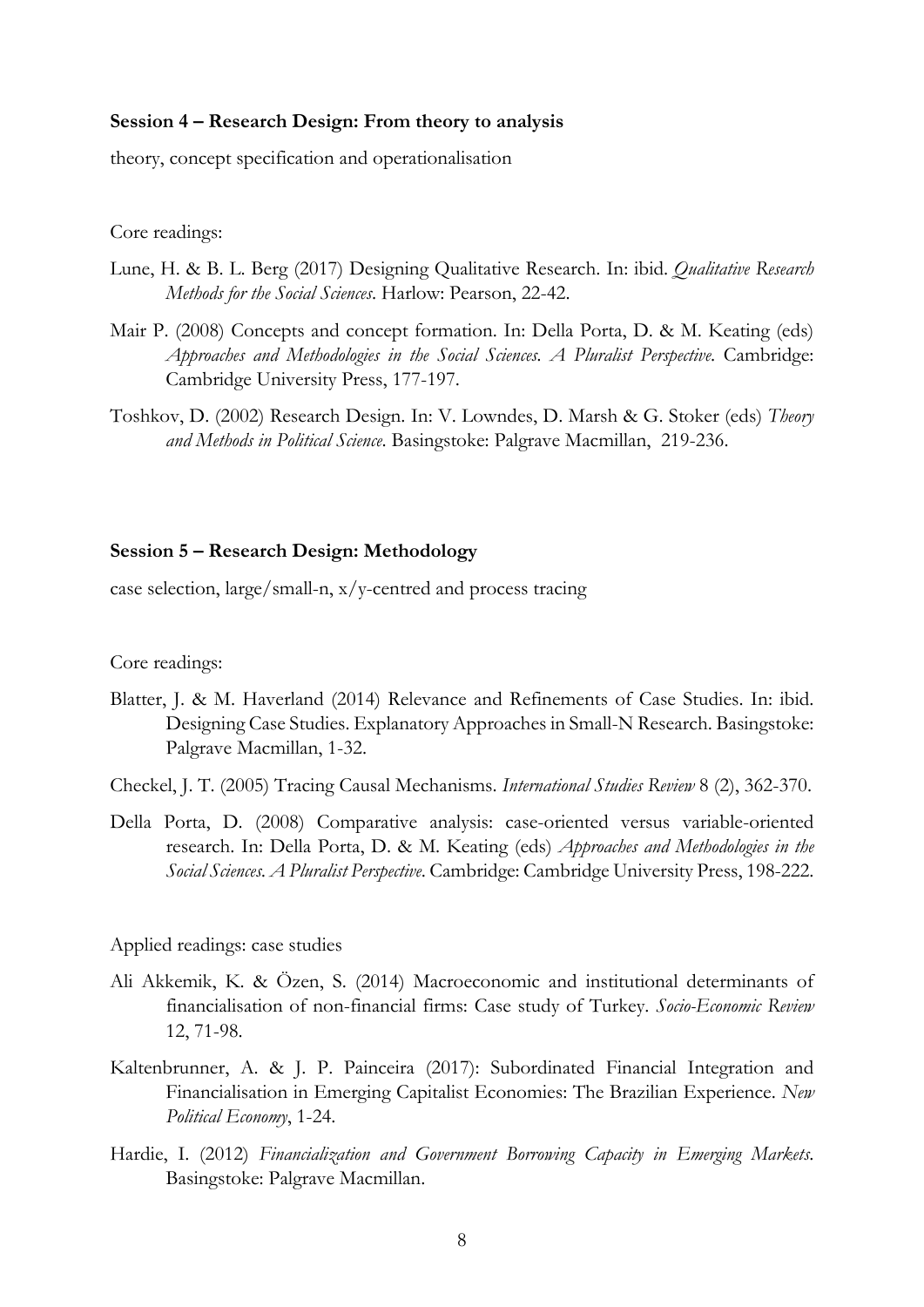- Odell, J. S. (2001) Case Study Methods in International Political Economy. *International Studies Perspectives* 2 (2), 161-176.
- Selwyn, B. (2019) Poverty chains and global capitalism. *Competition & Change* 23 (1), 71-97.
- Streeck, W. & M. Höpner (2003) *Alle Macht dem Markt? Fallstudien zur Abwicklung der Deutschland AG*. Frankfurt & New York: Campus Verlag.
- Young, K. L. (2012) Transnational regulatory capture? An empirical examination of the transnational lobbying of the Basel Committee on Banking Supervision. *Review of International Political Economy* 19 (4), 663-688.

Advanced readings: case studies

- Bennet, A. & C. Elman (2006) Complex Causal Relations and Case Study Methods: The Example of Path Dependence. *Political Analysis* 14, 250-267.
- Bennet, A. & C. Elman (2007) Case Study Methods in the International Relations Subfield. *Comparative Political Studies* 40 (2), 170-195.
- Lune, H. & B. L. Berg (2017) Case Studies. In: ibid. *Qualitative Research Methods for the Social Sciences*. Harlow: Pearson, 170-180.
- Blatter, J. & T. Blume (2008) In Search of Co-variance, Causal Mechanisms or Congruence? Towards a Plural Understanding of Case Studies. *Swiss Political Science Review* 14 (2), 315-56.
- Blatter, J. & M. Haverland (2014) *Designing Case. Studies: Explanatory Approaches in Small-N Research*. Basingstoke: Palgrave Macmillan.
- Burnham, P., K. Gilland Lutz, W. Grant & Z. Layton-Henry (2008) Comparative Methods. In: ibid. *Research Methods in Politics* (2nd edition). Basingstoke: Palgrave Macmillan, 69- 95.
- Ebbinghaus, B. (2005) When Less is More: Selection Problems in Large-N and Small-N Cross-National Comparisons. *International Sociology* 20, 133-152.
- Klotz, A. (2008) Case Selection. In: A. Klotz & D. Prakash (eds) *Qualitative Methods in International Relations. A Pluralist Guide*. London: Palgrave Macmillan, 43-58.
- Liebermann, E. S. (2005) Nested Analysis as a Mixed-Method Strategy for Comparative Research. *American Political Science Review* (99) 3, 435-452.
- Przeworski, A. & H. Teune (1970) Research Designs. In: ibid. (eds.) The Logic of Comparative Social Inquiry. New York: Wiley-Interscience, 31-46.
- Ryan, M. (2002) The Comparative Method. In: V. Lowndes, D. Marsh & G. Stoker (eds) *Theory and Methods in Political Science*. Basingstoke: Palgrave Macmillan, 271-289.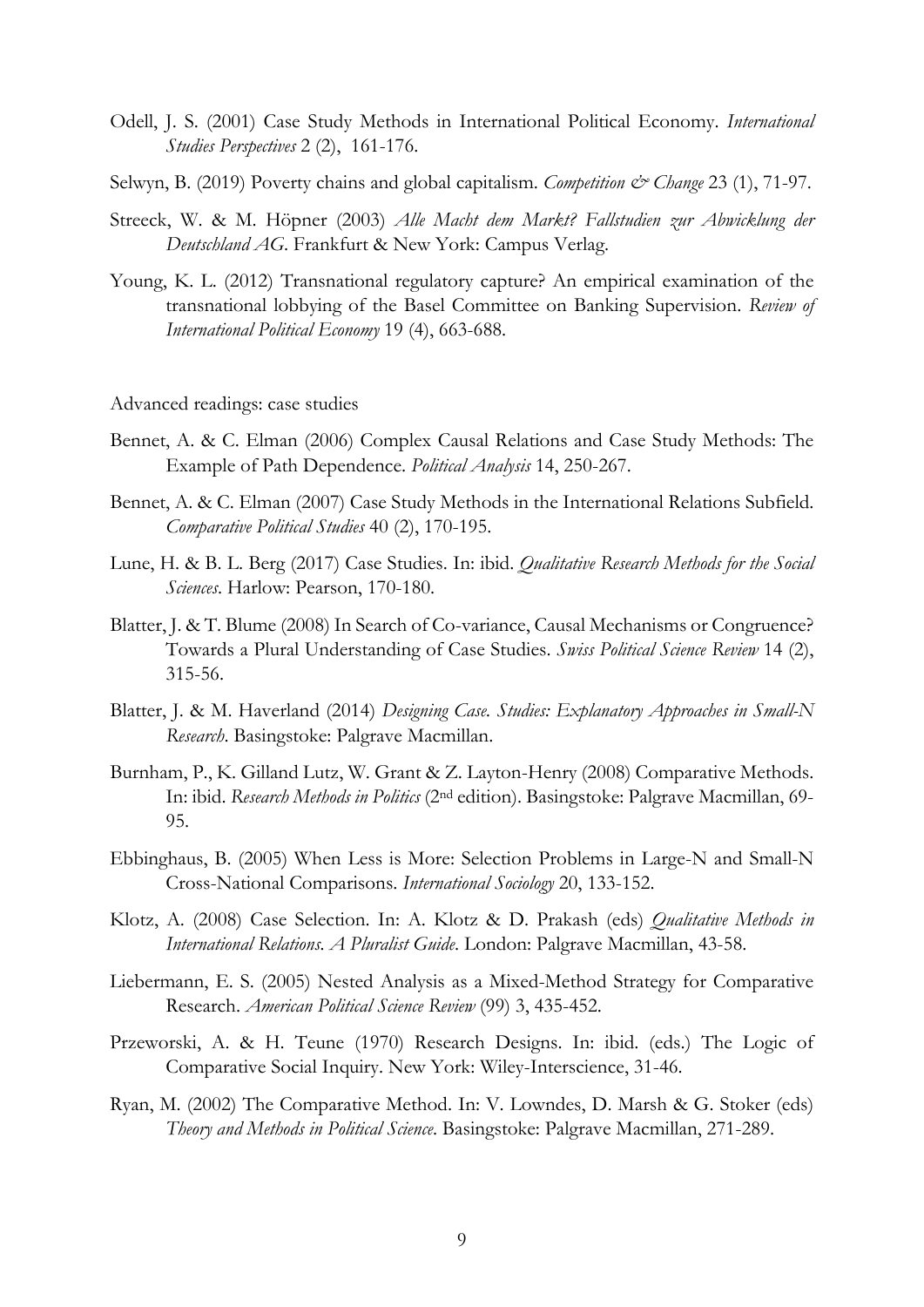- Schwandt, T. A. & E. F. Gates (2017) Case Study Methodology. In: Denzin, N. K. & Y. S. Lincoln (eds) *The SAGE Handbook of Qualitative Research*. Los Angeles: SAGE, 600- 630.
- Slater, D. & D. Ziblatt (2013) The Enduring Indispensability of the Controlled Comparison. *Comparative Political Studies*, 1-27.

Applied readings: process tracing

- Checkel, J. T. (forthcoming) Process Tracing and International Political Economy. In: Pevehouse, J. & L. Seabrooke (eds) *Oxford Handbook of International Political Economy*. Oxford: Oxford University Press, 1-27.
- Kastner, L. (2018) Civil Society and Financial Regulation: Consumer Finance Protection and Taxation after the Financial Crisis. London & New York: Routledge.
- Te Lintelo, D. J. H., T. Munslow, K. Pittore & R. Lakshman (2020) Process Tracing the Policy Impact of 'Indicators'. *The European Journal of Development Research* 32, 1312- 1337.
- Meissner, K. L. (2019) Cherry picking in the design of trade policy: why regional organizations shift between inter-regional and bilateral negotiations. *Review of International Political Economy* 26 (5), 1043-1067.
- Monheim, K. (2015) How Effective Negotiation Management Promotes Multilateral Cooperation: The power of process in climate, trade, and biosafety negotiations. London & New York: Routledge.
- Naczyk, M. (2021) Taking back control: comprador bankers and managerial developmentalism in Poland. *Review of International Political Economy*, 1-25.
- Trampusch, C. (2014) Why preferences and institutions change: A systematic process analysis of credit rating in Germany. *European Journal of Political Research* 53, 328-344.
- Weinhardt, C. (2017) Playing Different Games: Uncertain Rules in EU–West Africa Trade Negotiations. *International Studies Quarterly* 61, 284-296.
- Weiss, M. (2020): Varieties of privatization: informal networks, trust and state control of the commanding heights, *Review of International Political Economy*, 1-28.

Advanced readings: process tracing

- Bennett, A. (2013) The mother of all isms: Causal mechanisms and structured pluralism in International Relations theory. *European Journal of International Relations* 19(3), 459- 481.
- Bennett, A. & J. T. Checkel (2015) *Process Tracing: From Metaphor to Analytic Tool*. New York: Cambridge University Press.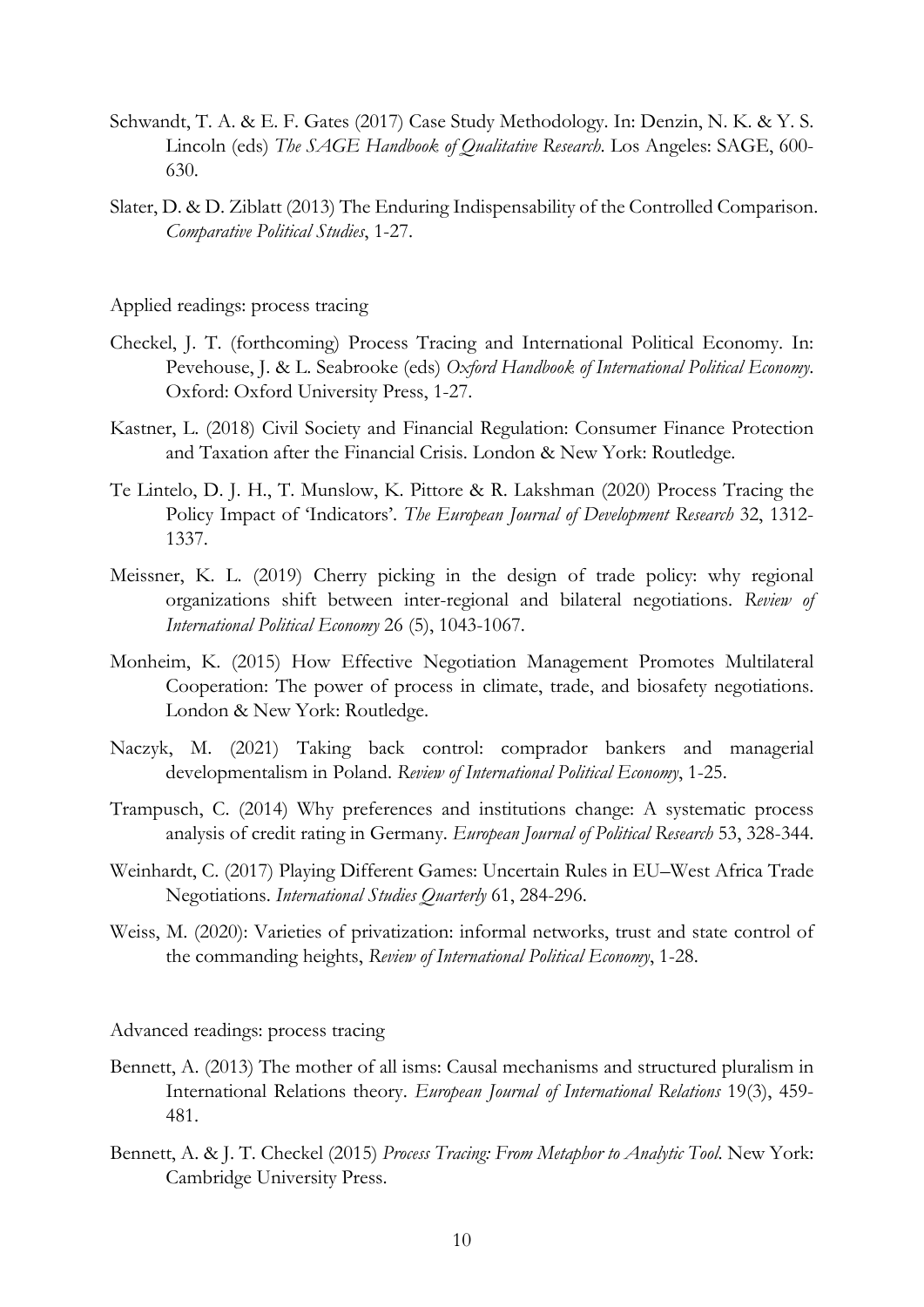- Beach, D. (2016) It's all about mechanisms what process-tracing case studies should be tracing. *New Political Economy* 21 (5), 463-472.
- Beach, D. & R. B. Pedersen (2013) *Process-Tracing Methods: Foundations and Guidelines*. Ann Arbor: University of Michigan Press.
- Blatter, J. & M. Haverland (2014) *Designing Case. Studies: Explanatory Approaches in Small-N Research*. Basingstoke: Palgrave Macmillan.
- Blatter, J., P. C. Langer & C. Wagemann (2018) *Qualitative Methoden in der Politikwissenschaft. Eine Einführung*. Wiesbaden: Springer VS.
- Büthe, T. (2002) Taking Temporality Seriously: Modeling History and the Use of Narratives as Evidence. *American Political Science Review* 96 (3), 481-493.
- Checkel, T. (2008) Process Tracing. In: A. Klotz & D. Prakash (eds) *Qualitative Methods in International Relations. A Pluralist Guide*. London: Palgrave Macmillan, 114-130.
- Collier, D. (2011) Understanding Process Tracing. *PS: Political Science & Politics*, 44 (4), 823- 830.
- Falleti, T. G. (2016) Process tracing of extensive and intensive processes. New Political Economy 21 (5), 455-462.
- Falleti, T. G., and J. F. Lynch (2009) Context and Causal Mechanisms in Political Analysis. *Comparative Political Studies* 42 (9), 1143-1166.
- Goertz, G. & J. Mahoney (2012) Causal Mechanisms and Process Tracing. In: ibid. *A Tale of Two Cultures Qualitative and Quantitative Research in the Social Sciences*. Princeton & Oxford: Princeton University Press, 100-114.
- Grzymala-Busse, A. (2011) Time Will Tell? Temporality and the Analysis of Causal Mechanisms and Processes. *Comparative Political Studies* 44 (9), 1267-1297.
- Hall P. (2006) Systematic process analysis: when and how to use it. *European Management Review* 3, 24-31.
- Hedström, P. & P. Ylikoski (2010) Causal Mechanisms in the Social Sciences. *Annual Review of Sociology* 36, 49-67.
- Mahoney, J. (1999) Nominal, Ordinal, and Narrative Appraisal in Macrocausal Analysis. *American Journal of Sociology* 104 (4), 1154-1196.
- Mayntz, R. (2004) Mechanisms in the Analysis of Social Macro-Phenomena. *Philosophy of the Social Sciences* 34 (2), 237-259.
- Meissner, K. L. & P. A. Mello (2022) The unintended consequences of UN sanctions: A qualitative comparative analysis. *Contemporary Security Policy* 43 (2), 243-273.
- Morgan, K. J. (2016) Process tracing and the causal identification revolution. *New Political Economy* 21 (5), 489-492.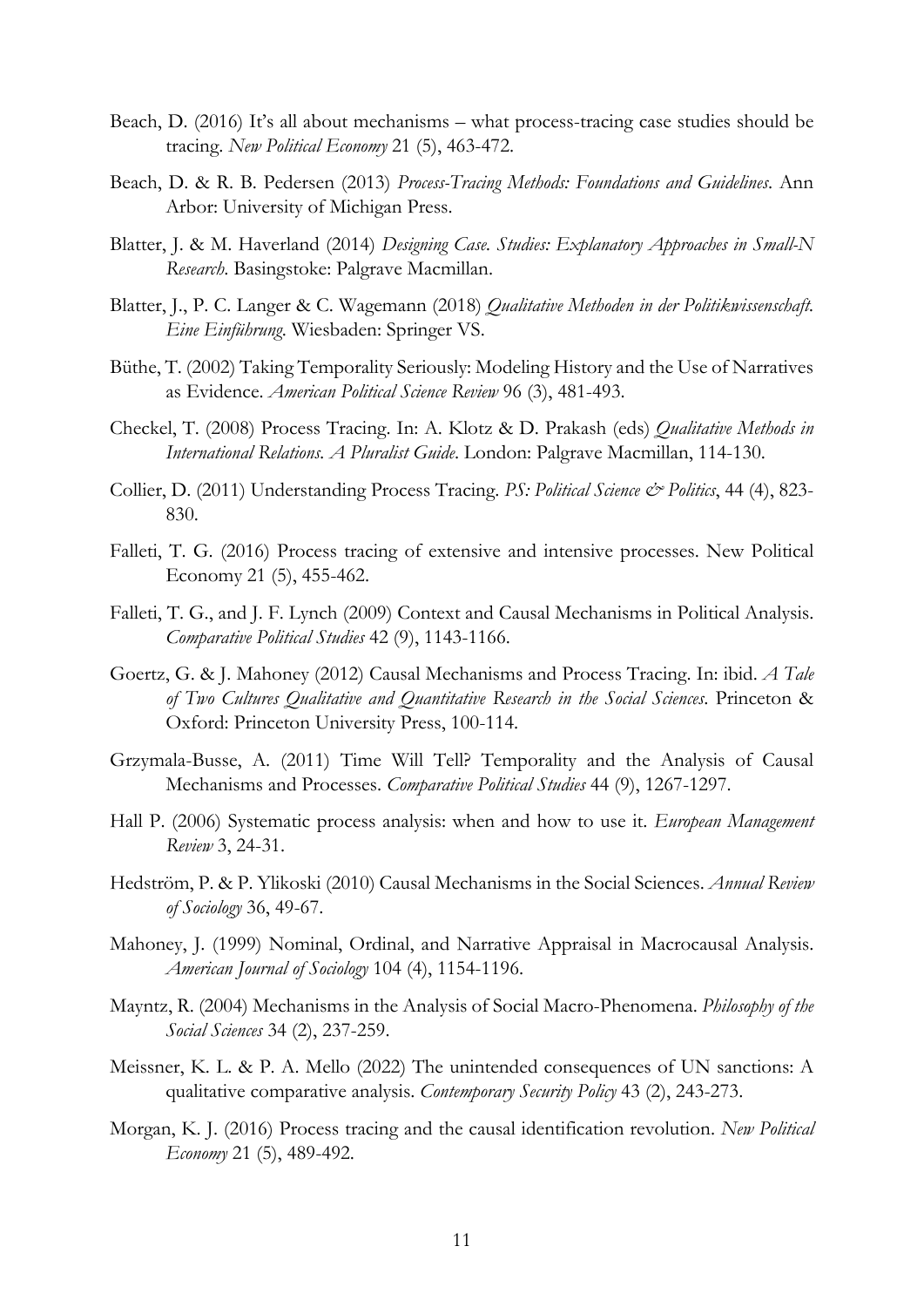- Oana, I.-E., C. Q. Scheider & E. Thomann (2021) *Qualitative Comparative Analysis Using R. A Beginner's Guide*. Cambridge: Cambridge University Press.
- Pierson, P. (2000) Not Just What, but When: Timing and Sequence in Political Processes. *Studies in American Political Development* 14, 72-92.
- Rothgang, M. & B. Lageman (2021) The unused potential of process tracing as evaluation approach: The case of cluster policy evaluation. *Evaluation* 27 (4), 527-543.
- Runhardt, R. W. (2021) Evidential Pluralism and Epistemic Reliability in Political Science: Deciphering Contradictio between Process Tracing Methodologies. *Philosophy of the Social Sciences* 51 (4), 425-442.
- Schimmelfennig, F. (2006) Prozessanalyse. In: Behnke, J., T. Gschwend, D. Schindler & K.-U. Schnapp (eds.) *Methoden der Politikwissenschaft. Neuere aualitative und quantitative Analyseverfahren*. Baden-Baden: Nomos Verlagsgesellschaft, 263-271.
- Scheider, C. Q. & C. Wagemann (2012) *Set-Theoretic Methods for the Social Sciences. A Guide to Qualitative Comparative Analysis*. Cambridge: Cambridge University Press.
- Ulriksen, M. S. & Dadalauri, N. (2016) Single case studies and theory-testing: the knots and dots of the process-tracing method. *International Journal of Social Research Methodology* 19 (2), 223-239.
- Vanhala, L. (2017) Process Tracing in the Study of Environmental Politics. *Global Environmental Politics* 17 (4), 88-105.
- Vennesson, P. (2008) Case studies and process tracing: theories and practices. In: Della Porta, D. & M. Keating (eds) *Approaches and Methodologies in the Social Sciences. A Pluralist Perspective*. Cambridge: Cambridge University Press, 223-239.
- Witte, D. (2020) Business for Climate: A Qualitative Comparative Analysis of Policy Support from Transnational Companies. *Global Environmental Politics* 20 (4), 167-191.

Applied reading: QCA

Benney, T. M. (2013) *Making Environmental Markets Work: The International Political Economy of Carbon Markets in Emerging Market Economies*. Dissertation. Santa Barbara: University of California.

Advanced readings: QCA

- Blatter, J., P. C. Langer & C. Wagemann (2018) Konfigurativ-vergleichende Methoden und Qualitative Comparative Analysis (QCA). In: ibid.: *Qualitative Methoden in der Politikwissenschaft. Eine Einführung*. Wiesbaden: Springer VS, 291-335.
- Burnham, P., K. Gilland Lutz, W. Grant & Z. Layton-Henry (2008) Comparative Methods. In: ibid. *Research Methods in Politics*. Basingstoke: Palgrave Macmillan, 69-95.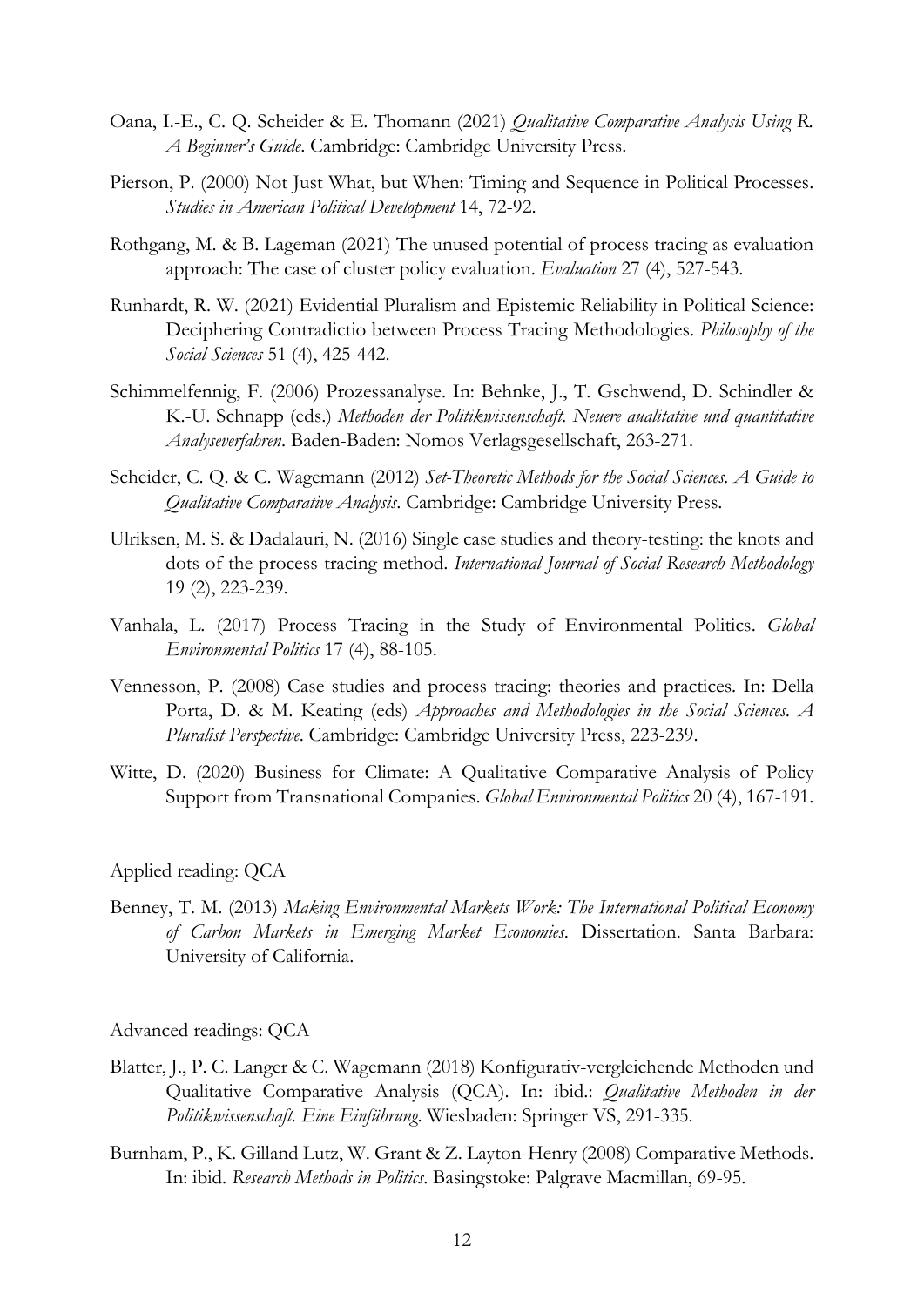- Clarke, K. A. Logical (2020) Constraints: The Limitations of QCA in Social Science Research. *Political Analysis* 28, 552-568.
- Dusa, A. (2019) *QCA with R. A Comprehensive Resource*. Cham: Springer International.
- Emmenegger, P. (2011) Job Security Regulations in Western Democracies: A Fuzzy Set Analysis. *European Journal of Political Research* 50 (3), 336-64.
- Hug, S. (2013) Qualitative Comparative Analysis: How Inductive Use and Measurement Error Lead to Problematic Inference. *Political Analysis* 21, 252-265.
- Oana, I.-E., C. Q. Schneider, & E. Thomann (2021) *Qualitative Comparative Analysis Using R.*  Cambridge: Cambridge University Press.
- Ragin, C. C. (2014) *The Comparative Method. Moving Beyond Qualitative and Quantitative Strategies*. Oakland: University of California Press.
- Rihoux, B. (2006) Qualitative Comparative Analysis (QCA) and Related Systematic Comparative Methods. Recent Advances and Remaining Challenges for Social Science Research. *International Sociology* 21 (5), 679-706.
- Rohlfing, I. (2012) Analyzing multilevel data with QCA: a straightforward procedure. *International Journal of Social Research Methodology* 15 (6), 497-506.
- Schneider, C. Q. & C. Wagemann (2012) *Set-Theoretic Methods for the Social Sciences: A Guide to Qualitative Comparative Analysis*. Cambridge: Cambridge University Press.

#### **Session 6 – Research Design: Data collection**

data collection, measurement and triangulation / *presentation of research outlines*

Core readings:

- Flick, U. (2005) Triangulation in Qualitative Research. In: Flick, U., E. von Kardoff & I. Steinke *A Companion to Qualitative Research*. London: SAGE, 178-183.
- Lune, H. & B. L. Berg (2017) Designing Qualitative Research. In: ibid. *Qualitative Research Methods for the Social Sciences*. Harlow: Pearson, 22-42.
- Montgomerie, J. (2017) Iterative Reflexive Research Strategy. In: ibid. (ed.) *Critical Methods in Political and Cultural Economy*. London: Routledge, 100-114.
- Vromen, A. (2002) Qualitative Methods. In: V. Lowndes, D. Marsh & G. Stoker (eds) *Theory and Methods in Political Science*. Basingstoke: Palgrave Macmillan, 237-253.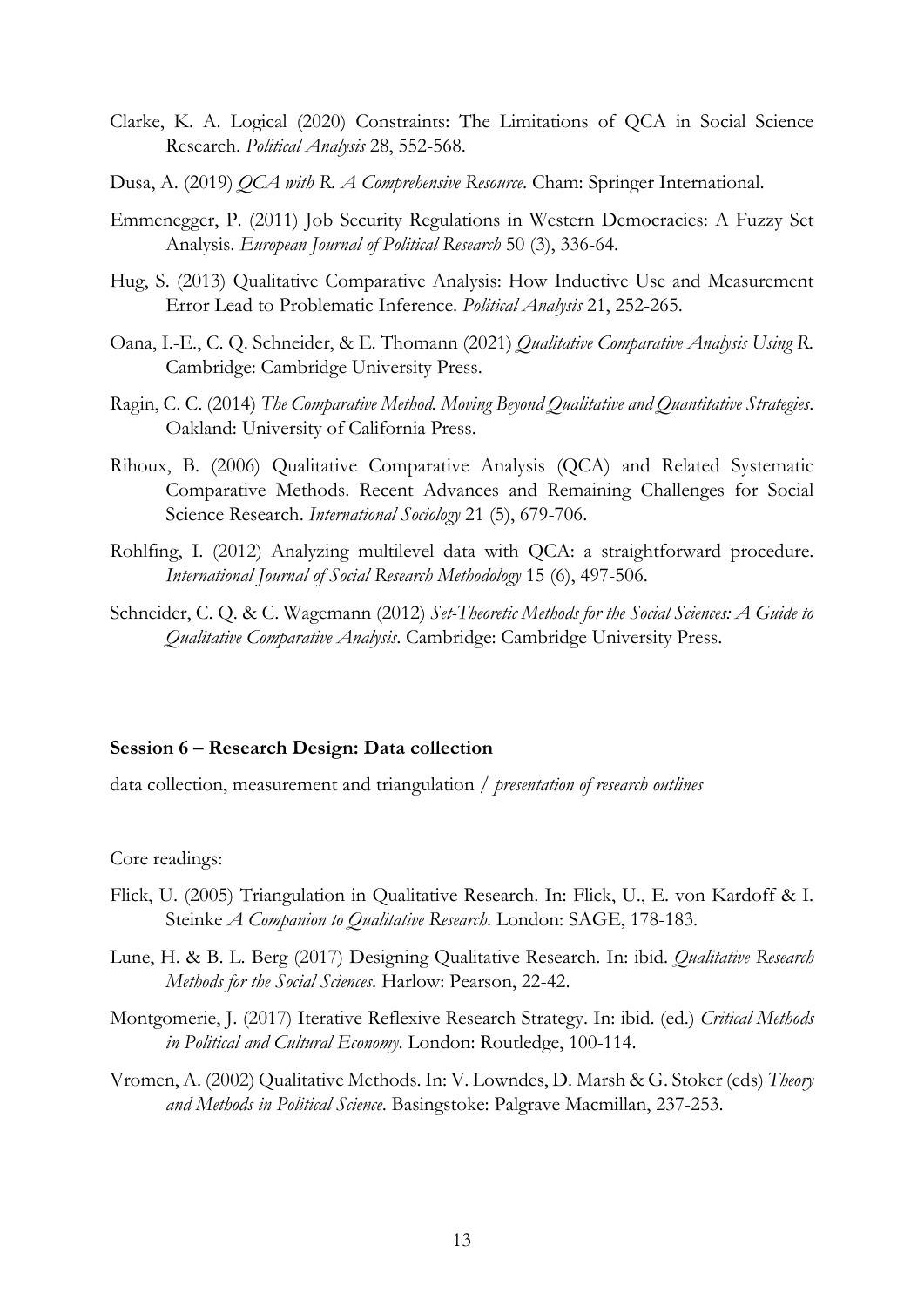Advanced readings: data collection

- Adams, J., H. T. A. Khan & R. Raeside (2014) Primary Data Collection. In: ibid. *Research Methods for Business and Social Science Students*. SAGE Publications, 92-103.
- Axinn, W. G. & L. D. Pearce (2010) Fitting Data Collection Methods to Research Aims. In: ibid. *Mixed Method Data Collection Strategies*. Cambridge University Press, 28-53.
- Data Archiving and Networked Services (2010) Data collection and file creation phase. In: ibid.: *Preparing Data for Sharing: Guide to Social Science Data Archiving*. Ann Arbor: Amsterdam University Press, 15-29.
- Koro-Ljungberg, M., M. MacLure & J. Ulmer (2017) D...a...t...a..., Data++, Data, and Some Problematics. In: Denzin, N. K. & Y. S. Lincoln (eds) *The SAGE Handbook of Qualitative Research*. Los Angeles: SAGE, 805-844.

Advanced readings: measurement

- Collier, D., J. LaPorte & J. Seawright (2012) Putting Typologies to Work: Concept Formation, Measurement, and Analytic Rigor. *Political Research Quarterly* 65 (1), 217- 232.
- Miller, B. (2007) Making Measures Capture Concepts: Tools for Securing Correspondence between Theoretical Ideas and Observations. In: Gschwend, T. & F. Schimmelfennig (eds.) Research Design in Political Science. How to Practice What They Preach. Basingstoke: Palgrave Macmillan, 83-102.

#### Advanced readings: triangulation

- Denzin, N. K. (2007) Triangulation. In: Ritzer, G. (ed.) *The Blackwell Encyclopedia of Sociology*. Hoboken: John Wiley & Sons, 1-6.
- Flick, U. 1992) Triangulation Revisited: Strategy of Validation or Alternative? *Journal for the Theory of Social Behaviour* 22 (2), 175-197.
- Flick, U. (2011) *Triangulation. Eine Einführung*. Wiesbaden: VS Verlag.
- Flick, U. (2017) Triangulation. In: Denzin, N. K. & Y. S. Lincoln (eds) *The SAGE Handbook of Qualitative Research*. Los Angeles: SAGE, 777-804.
- Fusch, P., G. E. Fusch & L. R. Ness (2018) Denzin's Paradigm Shift: Revisiting Triangulation in Qualitative Research. *Journal of Social Change* 10 (1), 19-32.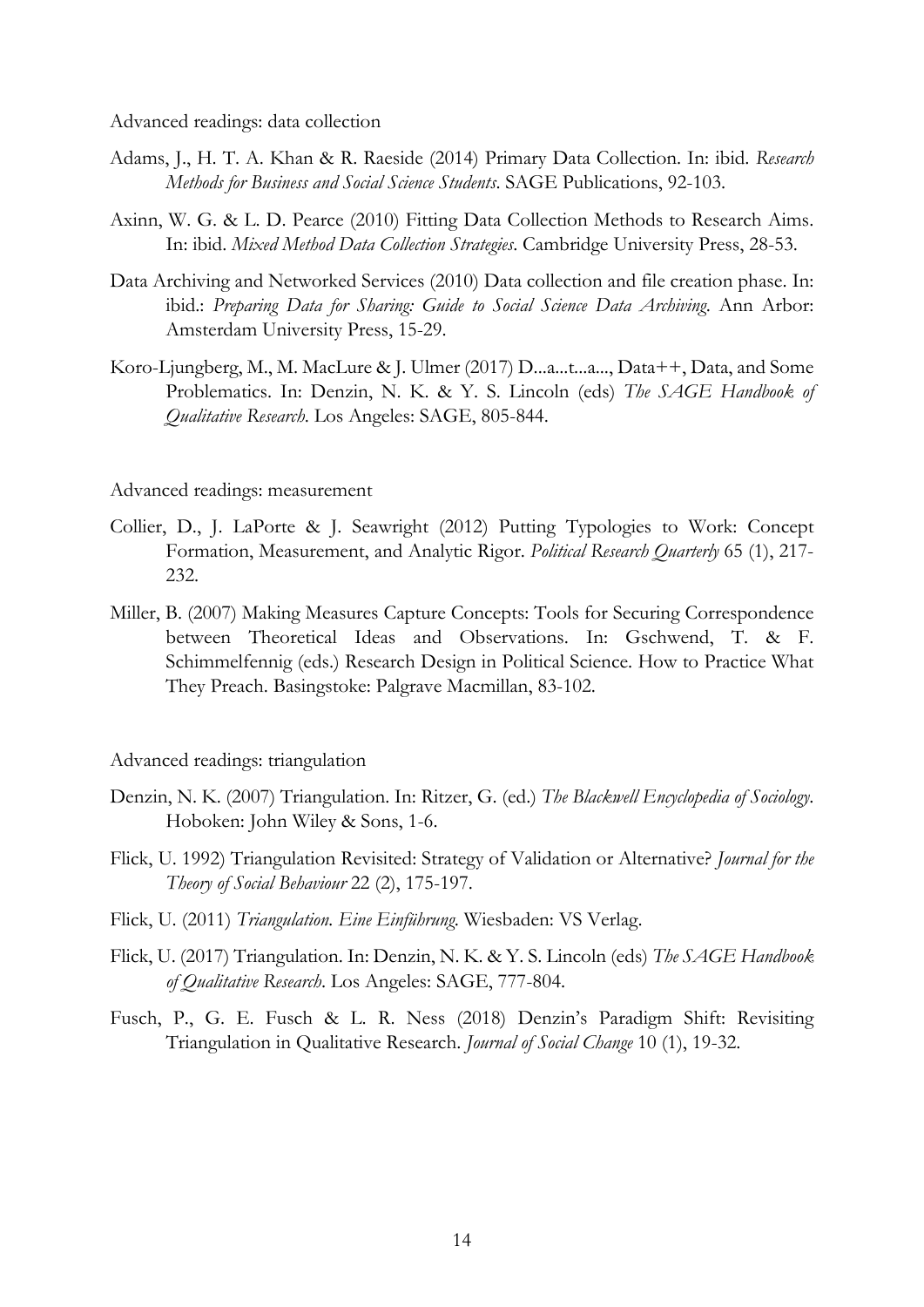# **Session 7 – Methods: All things written**

content analysis, archives and discourses

Core readings:

- Bowen, G. A. (2009) Document Analysis as a Qualitative Research Method. *Qualitative Research Journal* 9 (2), 27-40.
- Gee, J. P. (2014) Introduction. In: ibid. An Introduction to Discourse Analysis. Theory and Method. New York & London: Routledge, 1-14.
- Hermann, M.G. (2008) Content analysis. in: Klotz, A. & D. Prakash (eds) *Qualitative Methods in International Relations. A Pluralist Guide*. London: Palgrave Macmillan, 151-167.

Applied readings: discourse analysis

- Cozzolino, A. & D. Giannone (2019) State Transformations and Neoliberalization in Italy: A Critical Discourse Analysis of Governments' Political Economy, 1988-2009. *New Political Science* 41 (3), 443-458.
- Graham, P. & A. Luke (2011) Critical Discourse Analysis and Political Economy of Communication: Understanding the New Corporate Order. *Cultural Politics* 7 (1), 103-132.
- Kallert, A., B. Belina, M. Miessner & M. Naumann (2021) The Cultural Political Economy of rural governance: Regional development in Hesse (Germany). *Journal of Rural Studies* 87, 327–337.
- Lockwood, E. (2020) From bombs to boons: changing views of risk and regulation in the pre-crisis OTC derivatives market. *Theory and Society* 49, 215–244.
- Weinhardt, Clara. (2017) Playing Different Games: Uncertain Rules in EU–West Africa Trade Negotiations. *International Studies Quarterly* 61, 284-296.
- Zelicovich, J. (2022) Are there still shared values to sustain multilateralism? Discourse in World Trade Organization reform debates. *Third World Quarterly* (43) 2, 332-351.

Advanced readings: discourse analysis

- Alejandro, A. (2021) Reflexive discourse analysis: A methodology for the practice of reflexivity. *European Journal of International Relations* 27 (1), 150-174.
- Coulthard, M. (1985) *An Introduction to Discourse Analysis*. London & New York: Routledge.
- Gee, J. P. (2011) *An Introduction to Discourse Analysis*. Theory and method. London & New York: Routledge.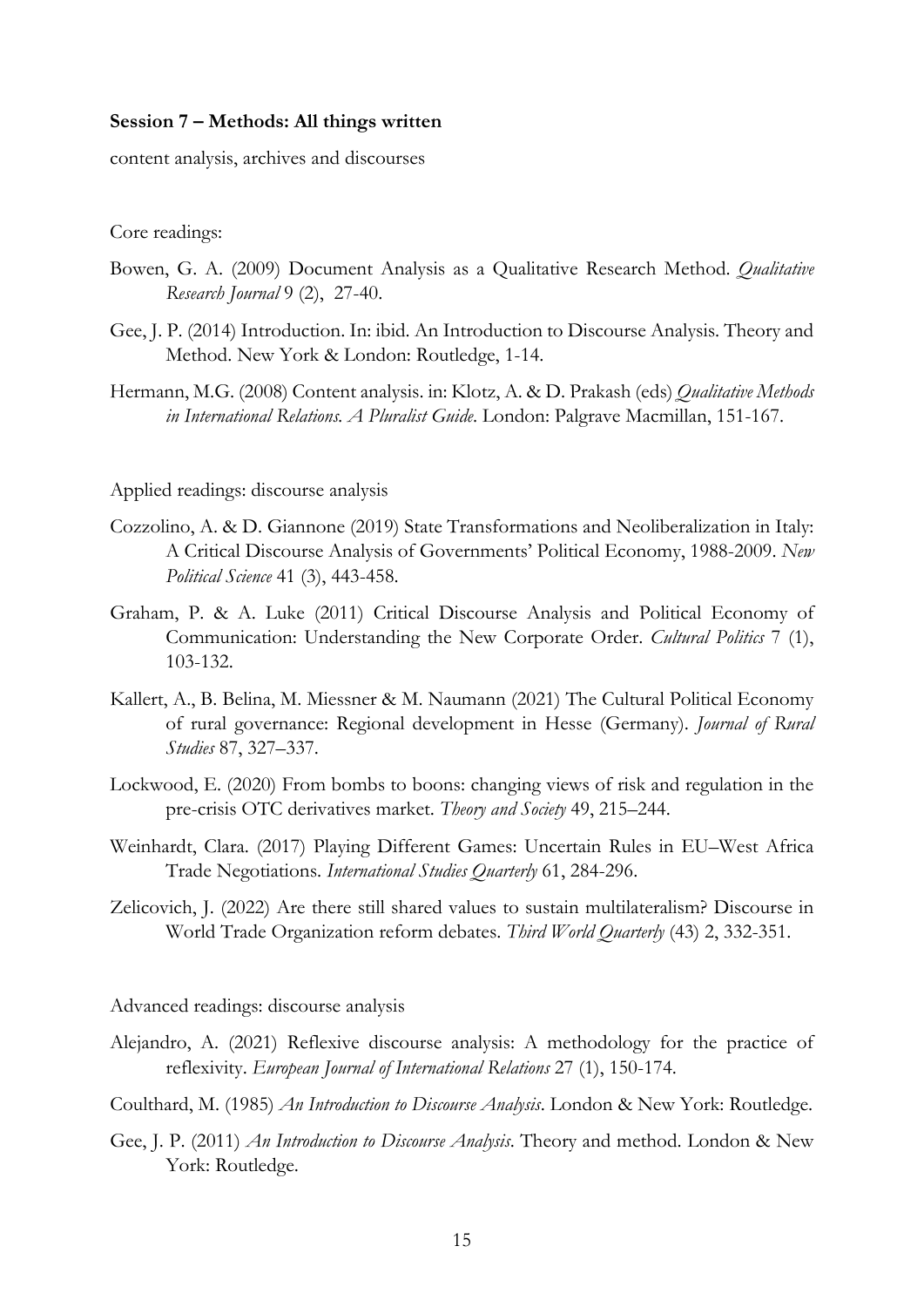- Graham, L. J. (2011) The Product of Text and 'Other' Statements: Discourse analysis and the critical use of Foucault. *Educational Philosophy and Theory* 43 (6), 663-674.
- Howarth, D., A. J. Norval & Y. Stavrakakis (2000) Discourse theory and political analysis: Identities, hegemonies and social change. Manchester & New York: Manchester University Press.
- Jacobs, T. & R. Tschötschel (2019) Topic models meet discourse analysis: a quantitative tool for a qualitative approach. *International Journal of Social Research Methodology* 22 (5), 469-485.
- Jessop, B. (2004) Critical semiotic analysis and cultural political economy. *Critical Discourse Studies* 1 (2), 159-174.
- Keller R. () Wissenssoziologische Diskursanalyse. In: Keller, R., A. Hirseland, W. Schneider & W. Viehöver, (eds.) *Handbuch Sozialwissenschaftliche Diskursanalyse. Theorien und Methoden*. Opladen: Springer VS, 113-144.
- Macgilchrist, F. & T. Van Hout (2011) Ethnographic Discourse Analysis and Social Science. *Forum: Qualitative Social Research* 12 (1).
- Milliken, J. (1999) The Study of Discourse in International Relations: A Critique of Research and Methods. *European Journal of International Relations* 5 (2), 225-254.
- Neumann, I. B. (2008) Discourse Analysis. In: A. Klotz & D. Prakash (eds) *Qualitative Methods in International Relations. A Pluralist Guide*. London: Palgrave Macmillan, 61-77.

#### Applied readings: content analysis

- Baumann, H. (2021) Avatars of Eurocentrism in international political economy textbooks: The case of the Middle East and North Africa. *Politics*, 1-15.
- Bremer, B. (2020) The Political Economy of the SPD Reconsidered: Evidence from the Great Recession. *German Politics* (29) 3, 441-463.
- Clark, T. P. & A. R. Smolski, J. S. Allen, J. Hedlund & H. Sanchez (2022) Capitalism and Sustainability: An Exploratory Content Analysis of Frameworks in Environmental Political Economy. *Social Currents* 9(2), 159-179.
- Fransen, L. & G. LeBaron (2019) Big audit firms as regulatory intermediaries in transnational labor governance. *Regulation & Governance* 13, 260-279.
- James, S., S. Pagliari & K. L. Young (2021) The internationalization of European financial networks: a quantitative text analysis of EU consultation responses. *Review of International Political Economy* (28) 4, 898-925.
- Johnson, J., V. Arel-Bundock & V. Portniaguine (2018) Adding rooms onto a house we love: Central banking after the global financial crisis. *Public Administration* (97), 546- 560.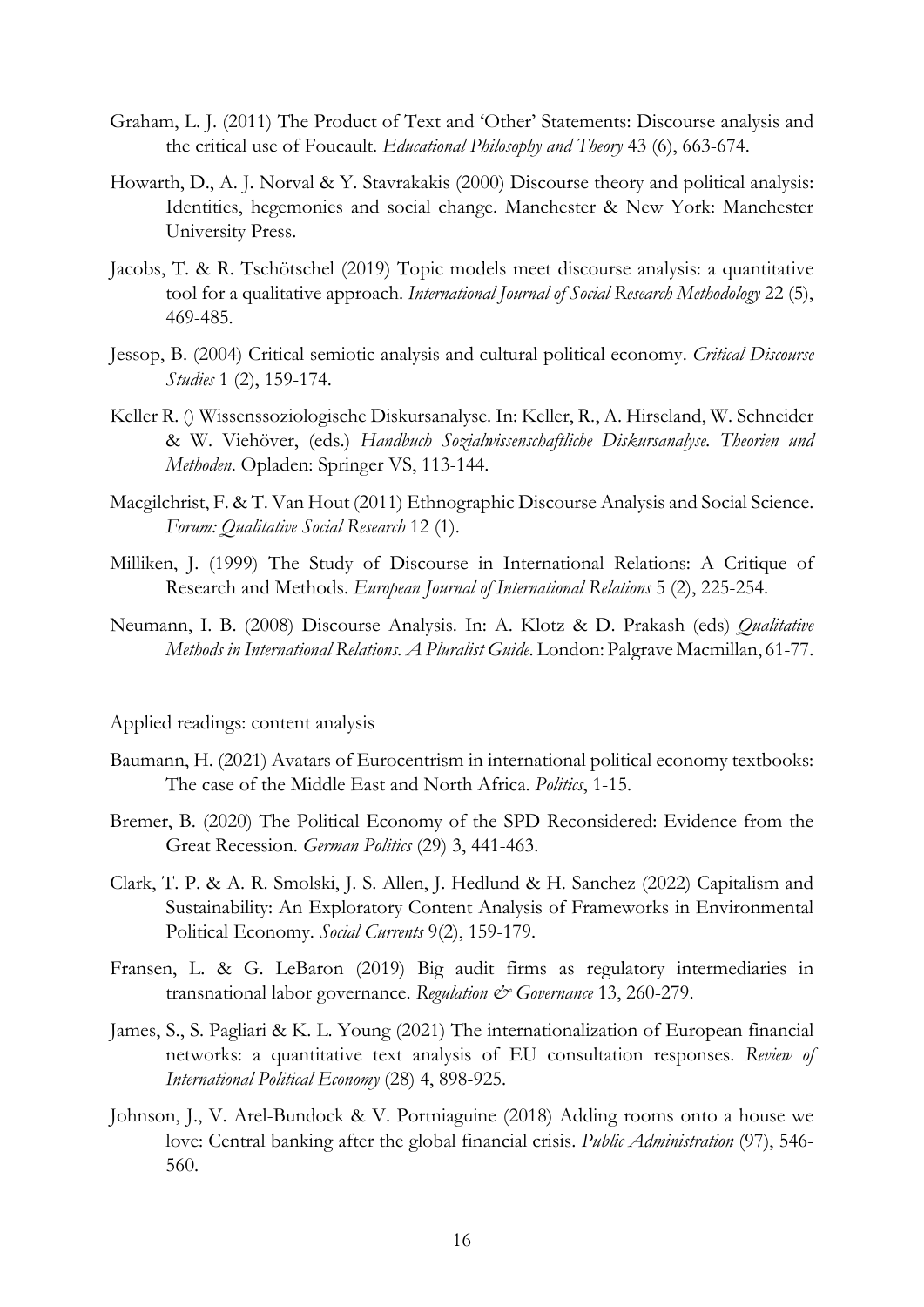- Moschella, M. & N. M. Diodati (2020) Does politics drive conflict in central banks' committees? Lifting the veil on the European Central Bank consensus. *European Union Politics* 21(2), 183-203.
- Polizzi, S. (2022) *Risk Disclosure in the European Banking Industry: Qualitative and Quantitative Content Analysis Methodologies*. Cham: Springer.

Advanced readings: content analysis

- Blatter, J., P. C. Langer & C. Wagemann (2018) *Qualitative Methoden in der Politikwissenschaft. Eine Einführung*. Wiesbaden: Springer VS.
- Brosius, H.-B., A. Haas & F. Koschel (2012) Inhaltsanalyse I: Grundlagen. In: ibid.: *Methoden der empirischen Kommunikationsforschung*. Wiesbaden: VS Verlag, 129-142.
- Hermann, M. G. (2008) Content Analysis. In: A. Klotz & D. Prakash (eds) *Qualitative Methods in International Relations. A Pluralist Guide*. London: Palgrave Macmillan, 151- 167.
- Lune, H. & B. L. Berg (2017) An Introduction to Content Analysis. In: ibid. *Qualitative Research Methods for the Social Sciences*. Harlow: Pearson, 181-200.
- Mayring, P. (1994). Qualitative Inhaltsanalyse. In: Boehm, A., A. Mengel & T. Muhr (eds.), *Texte verstehen: Konzepte, Methoden, Werkzeuge*. Konstanz: UVK Universitäts-Verlag Konstanz, 159-175.
- Scholz (ed.) (2019) *Quantifying Approaches to Discourse for Social Scientists*. Cham: Palgrave Macmillan.

Applied readings: archival research

- Copley, J. (2017) Financial Deregulation and the Role of Statecraft: Lessons from Britain's 1971 Competition & Credit Control Measures. *New Political Economy* 22 (6), 692-708.
- Copley (2019) Why were capital controls abandoned? The case of Britain's abolition of exchange controls, 1977–1979. *The British Journal of Politics and International Relations*, 1-18.
- Helleiner, E. (2014) *Forgotten Foundations of Bretton Woods: International Development and the Making of the Postwar Order*. Ithaca & London: Cornell University Press.
- McFarland, V. & J. D. Colgan (2021) Oil and power: the effectiveness of state threats on markets. *Review of International Political Economy*, 1-24.
- Morrison, J. A. (2016) Shocking Intellectual Austerity: The Role of Ideas in the Demise of the Gold Standard in Britain. *International Organization* 70, 175-207.
- Rogers, C. (2017) Reflexions on the Archive as a Critical Resource. In: Montgomerie, J. (ed.) *Critical Methods in Political and Cultural Economy*. London: Routledge, 121-124.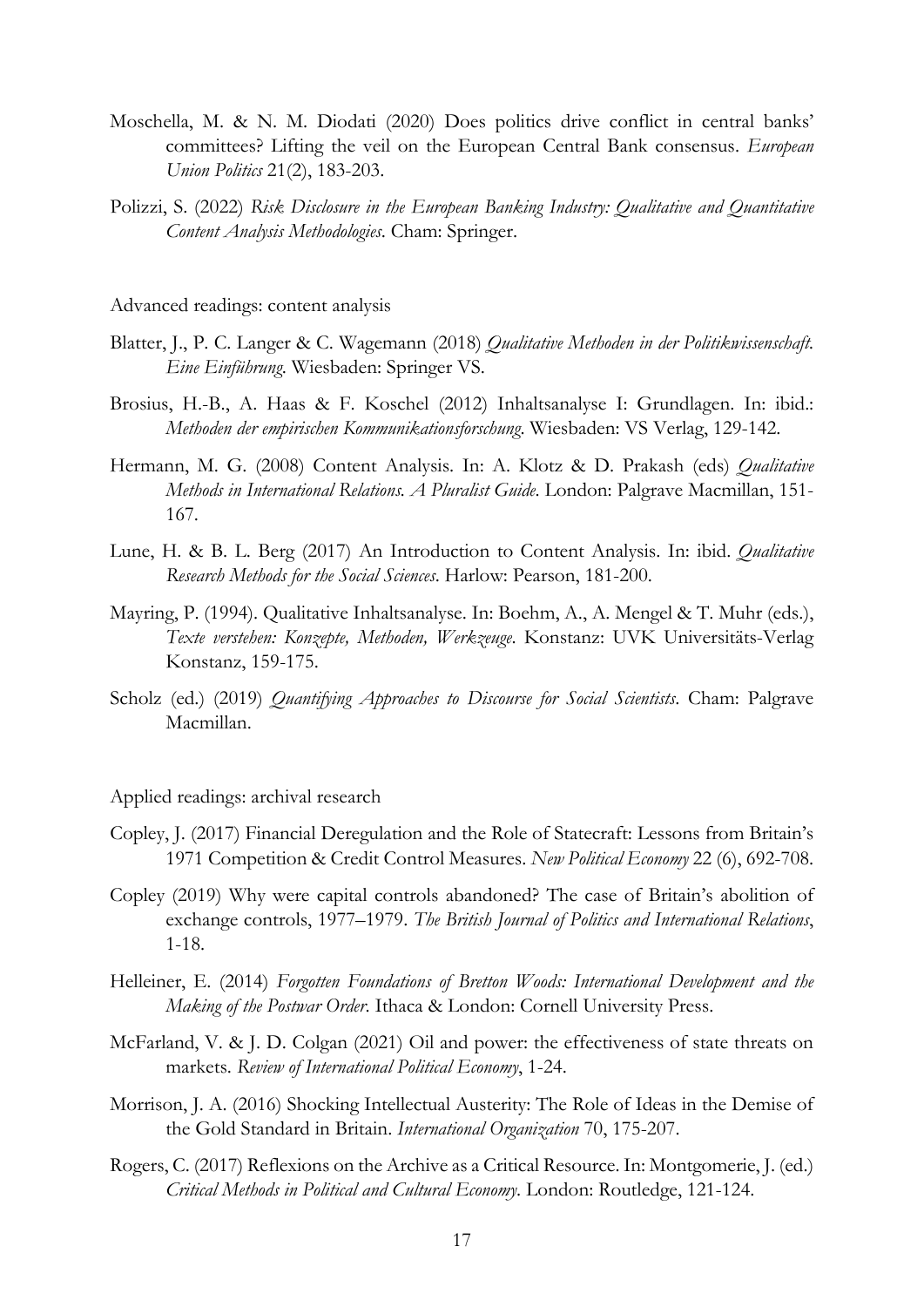Advanced readings: archival research

- Burnham, P., K. Gilland Lutz, W. Grant & Z. Layton-Henry (2008) Documentary and Archival Analysis. In: ibid. *Research Methods in Politics* (2nd edition). Basingstoke: Palgrave Macmillan, 187-212.
- Kavanagh, D. (1991) Why Political Science Needs History. *Political Studies* 39, 479-495.
- Lune, H. & B. L. Berg (2017) Unobtrusive Measures in Research. In: ibid. *Qualitative Research Methods for the Social Sciences*. Harlow: Pearson, 146-157.
- Lune, H. & B. L. Berg (2017) Social Historical Research and Oral Traditions. In: ibid. *Qualitative Research Methods for the Social Sciences*. Harlow: Pearson, 158-169.
- McCulloch, G. (2004) *Documentary Research in Education, History and the Social Sciences*. London & New York: RoutledgeFalmer.

#### **Session 8 – Methods: Into the field**

expert interview and ethnographic methods

Core readings:

- Bray, Z. (2008) Ethnographic approaches. In: Della Porta, D. & M. Keating (eds) *Approaches and Methodologies in the Social Sciences. A Pluralist Perspective*. Cambridge: Cambridge University Press, 296-315.
- Lune, H. & B. L. Berg (2017) A Dramaturgical Look at Interviewing. In: ibid. *Qualitative Research Methods for the Social Sciences*. Harlow: Pearson, 65-93.
- Mosley, L. (2013) Introduction. "Just Talk to People"? Interviews in Contemporary Political Science. In: ibid. (ed) *Interview Research in Political Science*. Ithaca & London: Cornell University Press, 1-28.

Applied readings: expert interview

- Dorband, I. I., M. Jakob & J. C. Steckel (2020) Unraveling the political economy of coal: Insights from Vietnam. *Energy Policy* 147, 1-13.
- Mosley, L. (2000) Room to Move: International Financial Markets and National Welfare States. *International Organization* 54 (4), 737-773.
- Mosley, L. (2000) Reflections on "Room to Move: International Financial Markets and National Welfare States". *International Organization*.
- Mosley, L. (2006) *Global Capital and National Governments* (2nd edition). Cambridge: Cambridge University Press.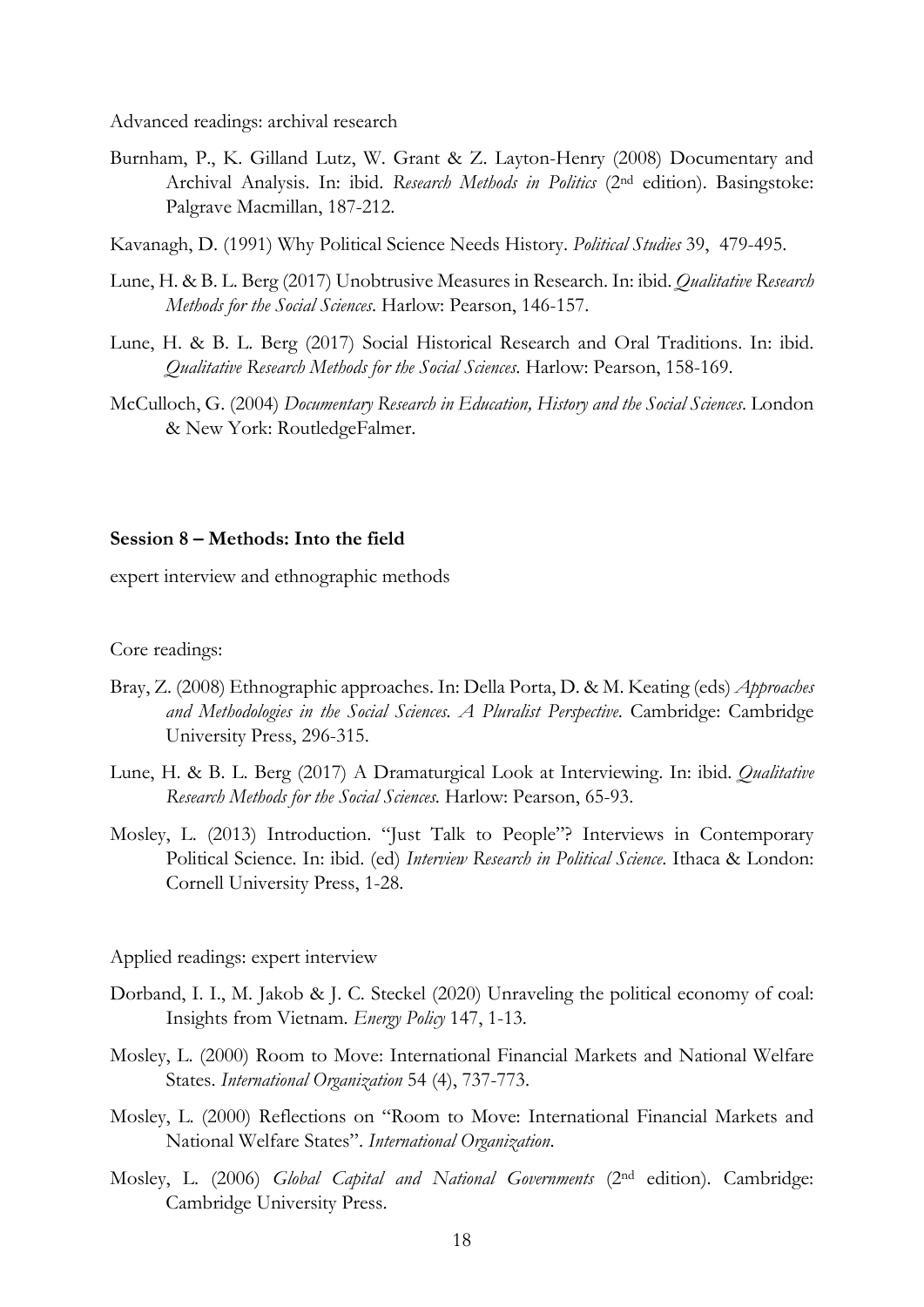- Mosley, L. (2013) Lessons from the 'Lobbying and Policy Change' Project. In: ibid. *Interview Research in Political Science*. Ithaca & London: Cornell University Press, 209-224.
- Petry, J (2020) Financialization with Chinese characteristics? Exchanges, control and capital markets in authoritarian capitalism. *Economy and Society* 49 (2), 213-238.
- Petry, J. (2022) *Global Financial Reallocation towards China: Implications for the Liberal Financial Script*. SCRIPTS Working Paper No. 17. Berlin: Cluster of Excellence 2055 "Contestations of the Liberal Script (SCRIPTS)".

Advanced readings: expert interview

- Aberbach, J. D. & Rockman, B. A. (2002) Conducting and Coding Elite Interviews. *PS: Political Science and Politics* 35 (4), 673-676.
- Bleich, E. & Pekkanen, R. (2013) In: Mosely, L. (ed) *Interview Research in Political Science*. Ithaca & London: Cornell University Press, 84-105.
- Bleich, E. & Pekkanen, R. (2013) Data Access, Research Transparency, and Interviews: The Interview Methods Appendix. *Qualitative & Multi-Method Research* 13 (1), 8-13.
- Brinkmann, S. (2017) The Interview. In: Denzin, N. K. & Y. S. Lincoln (eds) *The SAGE Handbook of Qualitative Research*. Los Angeles: SAGE, 997-1038.
- Burnham, P., K. Gilland Lutz, W. Grant & Z. Layton-Henry (2008) The Internet and Political Research. In: ibid. *Research Methods in Politics* (2nd edition). Basingstoke: Palgrave Macmillan, 213-230.
- Goldstein, K. (2002) Getting in the Door: Sampling and Completing Elite Interviews. *PS: Political Science and Politics* 35 (4), 669-672.
- Leech, B. L. (2002) Asking Questions: Techniques for Semistructured Interviews. *PS: Political Science and Politics* 35 (4), 665-668.
- Lilleker, D. (2003) Doing Politics: Interviewing the Political Elite: Navigating a Potential Minefield. Politics 23 (3), 207-214.
- Mosely, L. (ed) (2013) *Interview Research in Political Science*. Ithaca & London: Cornell University Press.
- Richards, D. (1996) Elite Interviewing: Approaches and Pitfalls. *Politics* 16 (3), 199-204.
- Skinner, J. (2012) *The Interview: An Ethnographic Approach*. London & New York: Berg.
- Spreadly, J. P. (1979) *The Ethnographic Interview*. New York: Holt, Rinehart Winston.

Applied readings: ethnographic methods

Campbell, L. M., C. Corson, N. J. Gray, K. I. MacDonald & J. P. Brosius (2014) Studying Global Environmental Meetings to Understand Global Environmental Governance: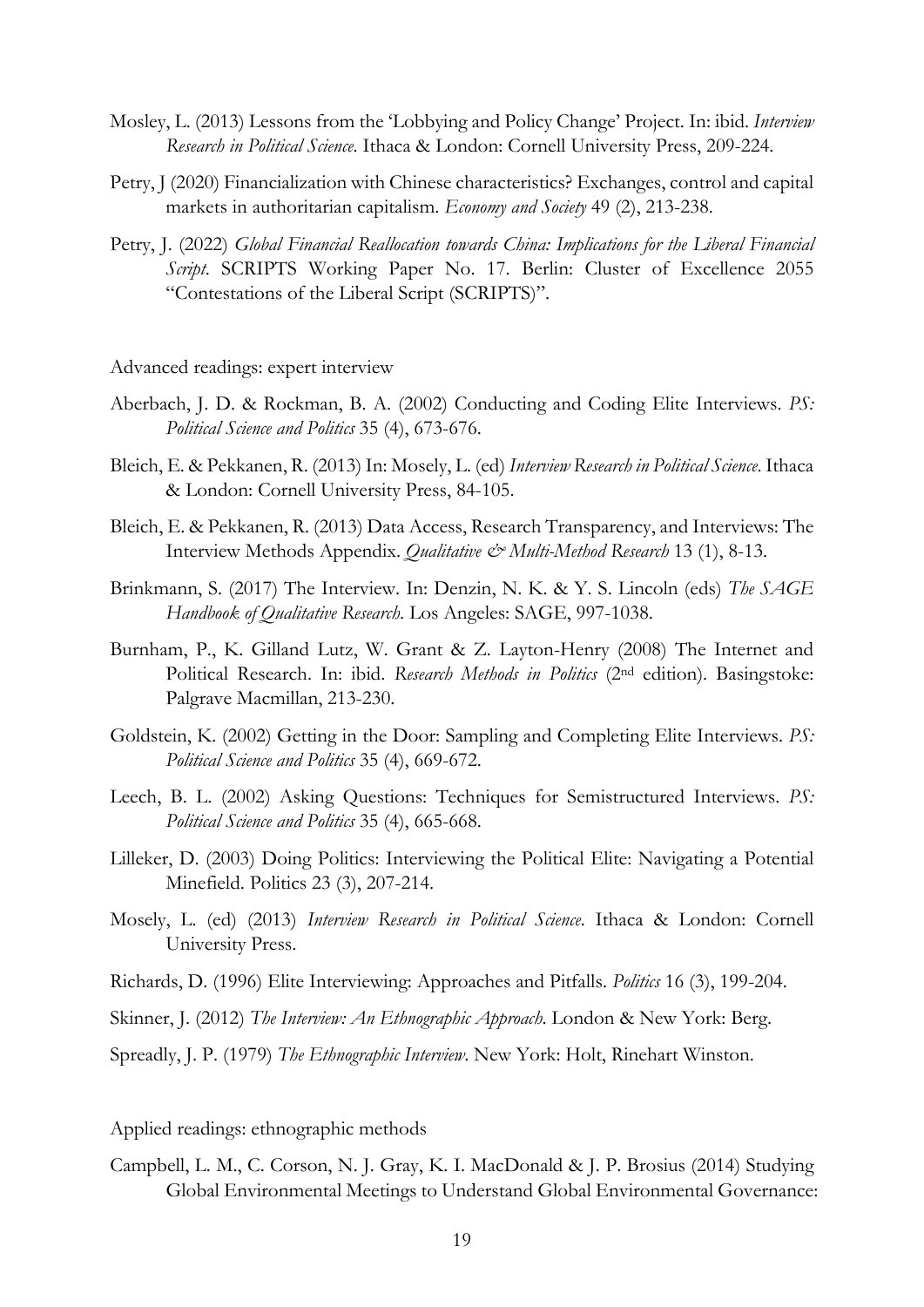Collaborative Event Ethnography at the Tenth Conference of the Parties to the Convention on Biological Diversity. *Global Environmental Politics* 14 (3), 1-20.

- Cook, I. (2004) Follow the Thing: Papaya. *Antipode* 36 (4), 642-664.
- Dal Maso, G. (2015) The Financialization Rush: Responding to Precarious Labor and Social Security by Investing in the Chinese Stock Market. *The South Atlantic Quarterly* 114 (1), 47-64.
- Duffy, R. (2014) What Does Collaborative Event Ethnography Tell Us About Global Environmental Governance? *Global Environmental Politics* 14 (3), 125-131.
- Jaimangal-Jones, D. (2014) Utilising ethnography and participant observation in festival and event research. *International Journal of Event and Festival Management* 5 (1), 39-55.
- Killick, A. (2021) Not '*my* economy': A political ethnographic study of interest in the economy. The British Journal of Politics and International Relations, 1-16.
- Rethel, L. (2018) Capital market development in Southeast Asia: From speculative crisis to spectacles of financialization. *Economic Anthropology* 5, 185-197.

Advanced readings: ethnographic methods

- Brown, H., A. Reed & T. Yarrow (2017) Introduction: towards an ethnography of meeting. *Journal of the Royal Anthropological Institute* 23 (1), 10-26.
- Christin, A. (2020) Algorithmic ethnography, during and after COVID-19. *Communication and the Public* 5 (3-4), 108-111.
- Coleman, S. & P. von Hellermann (2011) *Multi-Sited Ethnography. Problems and Possibilities in the Translocation of Research Methods*. New York & London: Routledge.
- Daynes, S. & T. Williams (2018) Introduction & Foundations of Ethnographic Fieldwork. In: ibid. *On Ethnography*. London: Polity Press.
- Fine, G. A. (1993) Ten Lies of Ethnography. Moral Dilemmas of Field Research. *Journal of Contemporary Ethnography* 22 (3), 267-294.
- Geertz, C. (1972) Deep Play: Notes on the Balinese Cockfight. *Daedalus* 101 (1), 1-37.
- Gusterson, H. (2008) Ethnographic Research. in: A. Klotz & D. Prakash (eds) *Qualitative Methods in InternationalRelations.A Pluralist Guide*.London: Palgrave Macmillan, 93-113.
- Jaimangal-Jones, D. (2014) Utilising ethnography and participant observation in festival and event research. *International Journal of Event and Festival Management* 5 (1), 39-55.
- Leivestad, H. H. & A. Nyqvist (eds.) (2017) *Ethnographies of Conferences and Trade Fairs. Shaping Industries, Creating Professionals*. Cham: Palgrave Macmillan.
- Lune, H. & B. L. Berg (2017) Ethnographic Field Strategies. In: ibid. *Qualitative Research Methods for the Social Sciences*. Harlow: Pearson, 107-135.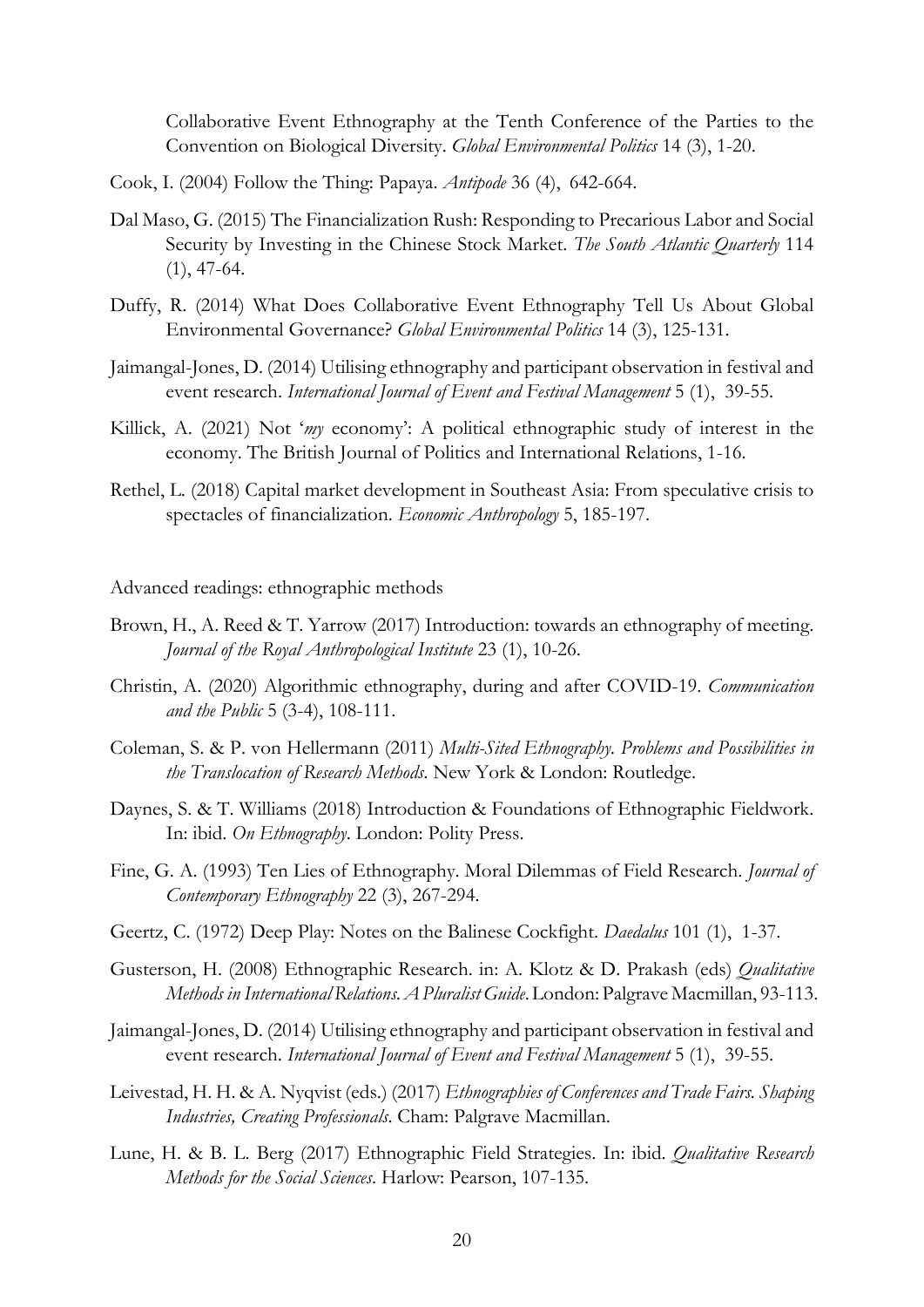- MacKay, J. & J. Levin (2015) Hanging Out in International Politics: Two Kinds of Explanatory Political Ethnography for IR. *International Studies Review* 17, 163-188.
- Marcus, G. E. (1995) Ethnography in/of the World System: The Emergence of Multi-Sited Ethnography. *Annual Review of Anthropology* 24, 95-117.
- Markmann, A. N. (2017) Ethnography in the Digital Internet Era: From Fields to Flows, Descriptions to Interventions. In: Denzin, N. K. & Y. S. Lincoln (eds) *The SAGE Handbook of Qualitative Research*. Los Angeles: SAGE, 1129-1162.
- Moore, F. (2012) Learning from Experience. Ethnographic Research, International Business Studies and Mainstream Anthropology. Research Methodology in Strategy and Management 8, 173-191.
- Small, M. L. (2009) 'How many cases do I need?' On science and the logic of case selection in field-based research. *Ethnography* 10 (1), 5-38.
- Tavory, I. & S. Timmermans (2009) Two cases of ethnography. Grounded theory and the extended case method. *Ethnography* 10 (3), 243-263.
- Vrasti, W. (2008) The Strange Case of Ethnography and International Relations. *Millennium: Journal of International Studies* 37 (2), 279-301.
- Watson, T. J. (2011) Ethnography, Reality, and Truth: The Vital Need for Studies of 'How Things Work' in Organizations and Management. *Journal of Management Studies* 48 (1), 202-217.
- Weeden, L. (2010) Reflections on Ethnographic Work in Political Science. Annual Review of Political Science 13, 255-272.
- Wolfinger (2002) On writing fieldnotes: collection strategies and background expectancies. *Qualitative Research* 2 (1), 85-95.

### **Session 9 – reading week [public holiday]**

*independent work on research design*

# **Session 10 – Methods: Working with datasets**

descriptive statistics, inferential statistical and network analysis

Core readings:

Burnham, P., K. Gilland Lutz, W. Grant & Z. Layton-Henry (2008) Descriptive Statistics. In: ibid. *Research Methods in Politics* (2nd edition). Basingstoke: Palgrave Macmillan, 138-170.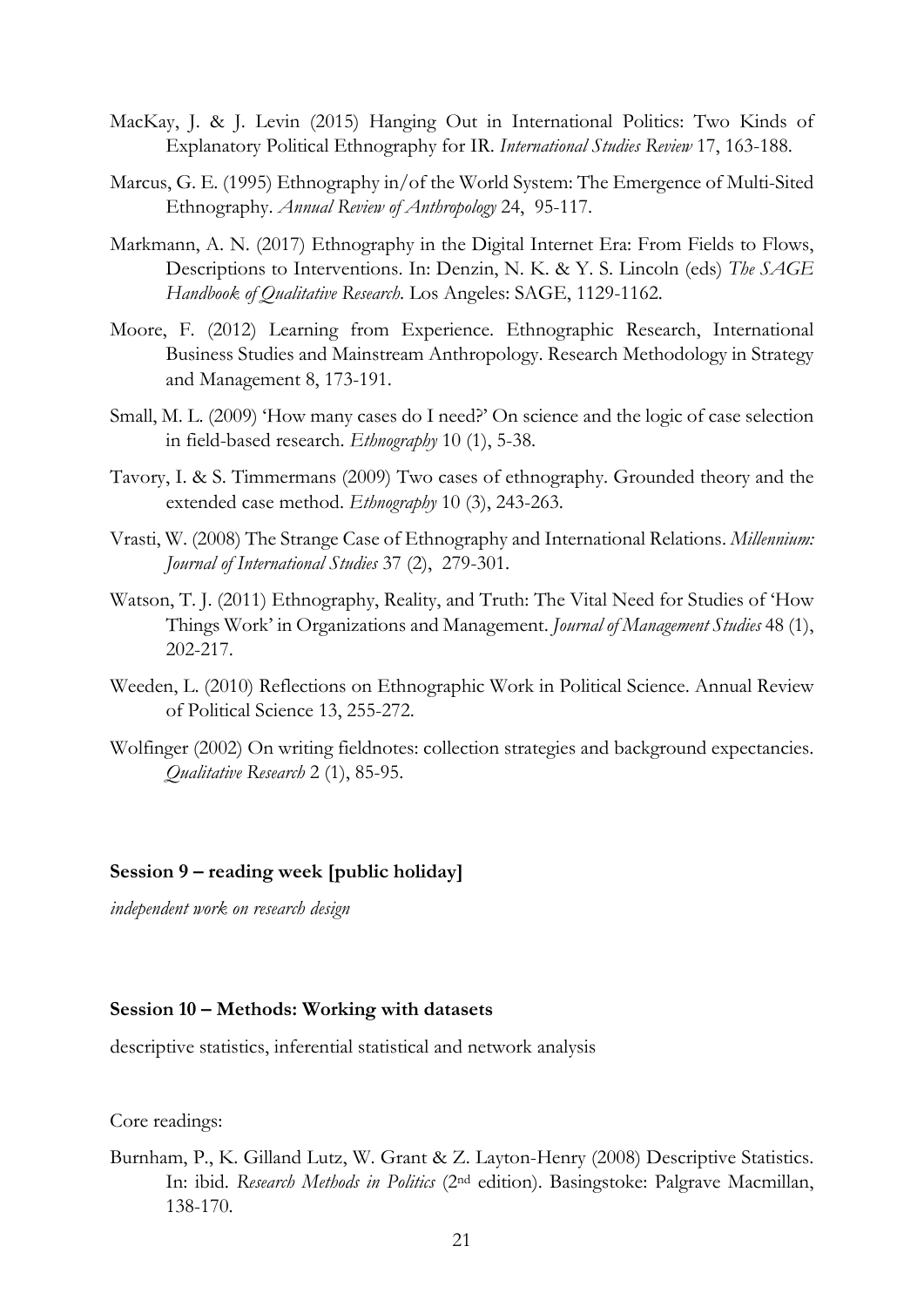- Franklin, M. (2008) Quantitative analysis. In: Della Porta, D. & M. Keating (eds) *Approaches and Methodologies in the Social Sciences. A Pluralist Perspective*. Cambridge: Cambridge University Press, 240-262.
- Scott, J. (2017) What is Social Network Analysis? In: ibid. *Social Network Analysis* (4th edition). Los Angeles: SAGE, 1-55.

Applied readings: descriptive statistics

- Ajdacic, L. E. M. Heemskerk & J. Garcia-Bernardo (2021) The Wealth Defence Industry: A Large-scale Study on Accountancy Firms as Profit Shifting Facilitators. *New Political Economy* 26 (4), 690-706.
- Babic, M., Garcia-Bernardo, J. & E. M. Heemskerk (2020) The rise of transnational state capital: state-led foreign investment in the 21st century. *Review of International Political Economy* 27 (3), 433-475.
- Fichtner, J. (2016) Perpetual decline or persistent dominance? Uncovering Anglo-America's true structural power in global finance. *Review of International Studies* 43 (1), 3-28.
- Pauls, R. (2022) Capitalist Accumulation, Contradictions and Crisis in China, 1995–2015. *Journal of Contemporary Asia* 52 (2), 267-295.
- Petry, J. (2020): From National Marketplaces to Global Providers of Financial Infrastructures: Exchanges, Infrastructures and Structural Power in Global Finance. New Political Economy, 1-24.
- Petry, J. (2022) *Global Financial Reallocation towards China: Implications for the Liberal Financial Script*. SCRIPTS Working Paper No. 17. Berlin: Cluster of Excellence 2055 "Contestations of the Liberal Script (SCRIPTS)".
- Reurink, A. & J. Garcia-Bernardo (2021) Competing for capitals: the great fragmentation of the firm and varieties of FDI attraction profiles in the European Union. *Review of International Political Economy* 28 (5), 1274-1307.
- Seabrooke, L. & K. L. Young (2017) The networks and niches of international political economy. *Review of International Political Economy*, 1-44.

Advanced readings: descriptive statistics

- Adams, J., H. T. A. Khan & R. Raeside (2014) Descriptive Quantitative Analysis. In: ibid. *Research Methods for Business and Social Science Students*. SAGE Publications, 169-198.
- Diwakar, R. (2017) An Evaluation of Normal Versus Lognormal Distribution in Data Description and Empirical Analysis. *Practical Assessment, Research, and Evaluation* 22 (13), 1-15.
- Kasellec, J. P. & E. L. Leoni (2007) Using Graphs Instead of Tables in Political Science. *Perspectives on Politics* 5 (4), 755-771.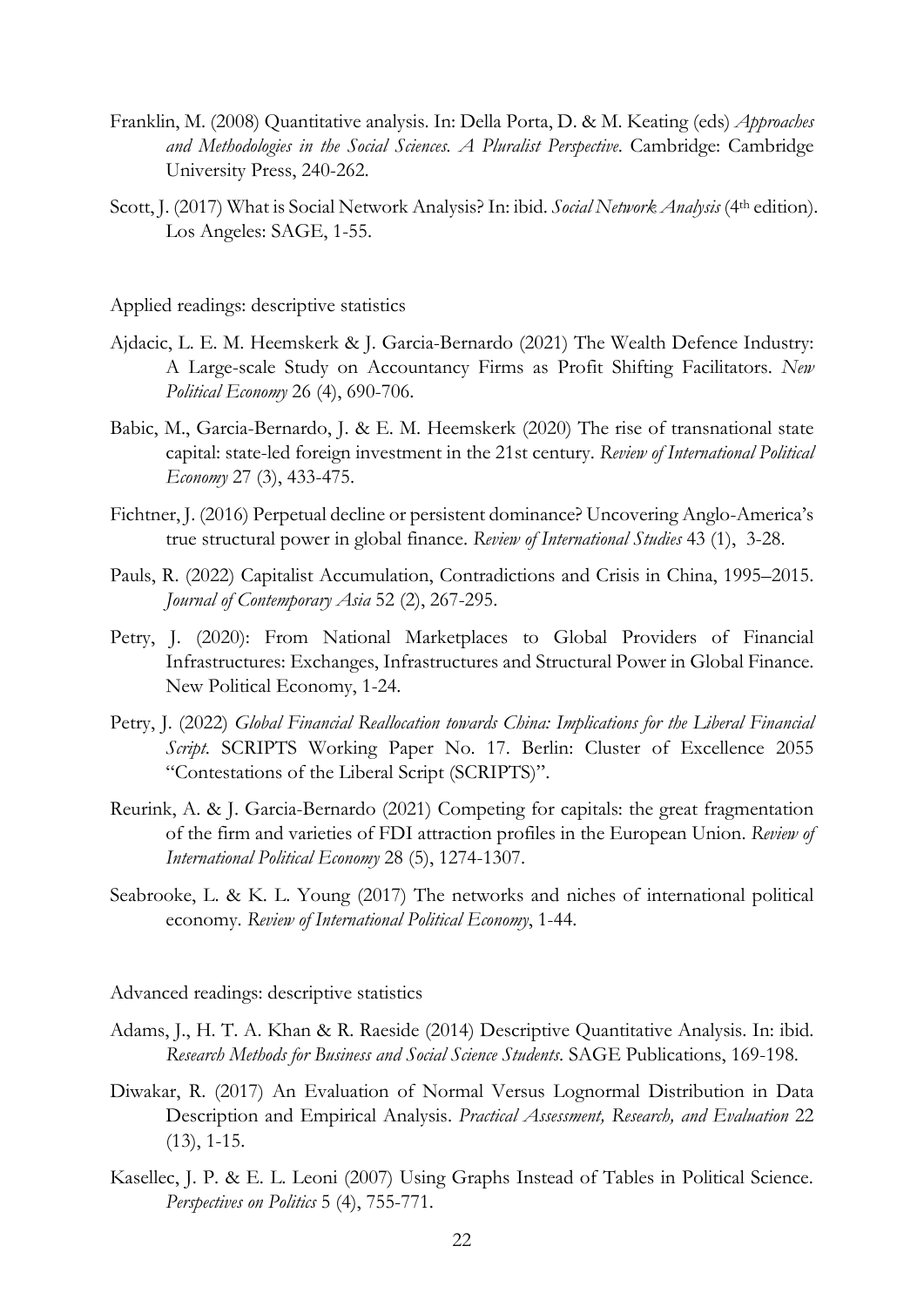- Naumann, F. & M. Bühner (2020) *Statistik: Eine kurze Einführung für Studierende der Psychologie und Sozialwissenschaften*. Berlin: Springer Verlag.
- Zaidan, A., Z. Ismail, Y. M. Yusof & H. Kashefi (2012) Misconceptions in descriptive statistics among postgraduates in social sciences. *Procedia - Social and Behavioral Sciences* 46, 3535-3540.

Applied readings: inferential statistical

- Chalmer, A. W. (2017) When Banks Lobby: The Effects of Organizational Characteristics and Banking Regulations on International Bank Lobbying. *Business and Politics* 19 (1), 107-134.
- Glaeser, E. L., R. la Porta & A. Shleifer (2004) Do Institutions Cause Growth? *Journal of Economic Growth* 9, 271-303.
- Kaltenbrunner, A. (2018) Financialised internationalisation and structural hierarchies: a mixed-method study of exchange rate determination in emerging economies. *Cambridge Journal of Economics* 42, 1315-1341.
- Kisling, W., C. M. Meissner & C. Xu (2021) *International Banks: Re-Agents of Globalization?*. NBER Conference Paper.
- Mosley, L. (2000) Room to Move: International Financial Markets and National Welfare States. *International Organization* 54 (4), 737-773.
- Mooney, C. Z. (1996) Bootstrap Statistical Inference: Examples and Evaluations for Political Science. *American Journal of Political Science* 40 (2), 570-602.

Advanced readings: inferential statistical

- Adams, J., H. T. A. Khan & R. Raeside (2014) Correlation and Regression. In: ibid. *Research Methods for Business and Social Science Students*. SAGE Publications, 199-220.
- Adams, J., H. T. A. Khan & R. Raeside (2014) Advanced Statistical Analysis. In: ibid. *Research Methods for Business and Social Science Students*. SAGE Publications, 221-244.
- Biddle, J. & M. Boumans (2021) Exploring the History of Statistical Inference in Economics: Introduction. *History of Political Economy* 53, 1-24.
- Burnham, P., K. Gilland Lutz, W. Grant & Z. Layton-Henry (2008) Making Inferences. In: ibid. *Research Methods in Politics*. Basingstoke: Palgrave Macmillan, 171-186.
- John, P. (2017) Quantitative Methods. In: V. Lowndes, D. Marsh & G. Stoker (eds) *Theory and Methods in Political Science*. Basingstoke: Palgrave Macmillan, 254-270.
- Mansfield, E. D. (2004) Quantitative Approaches to the International Political Economy. In: Sprinz, D. F. & Y. Wolinsky-Nahmias (eds.) *Models, Numbers, ad Cases: Methods for Studying International Relations*. Ann Arbor: University of Michigan Press, 152-176.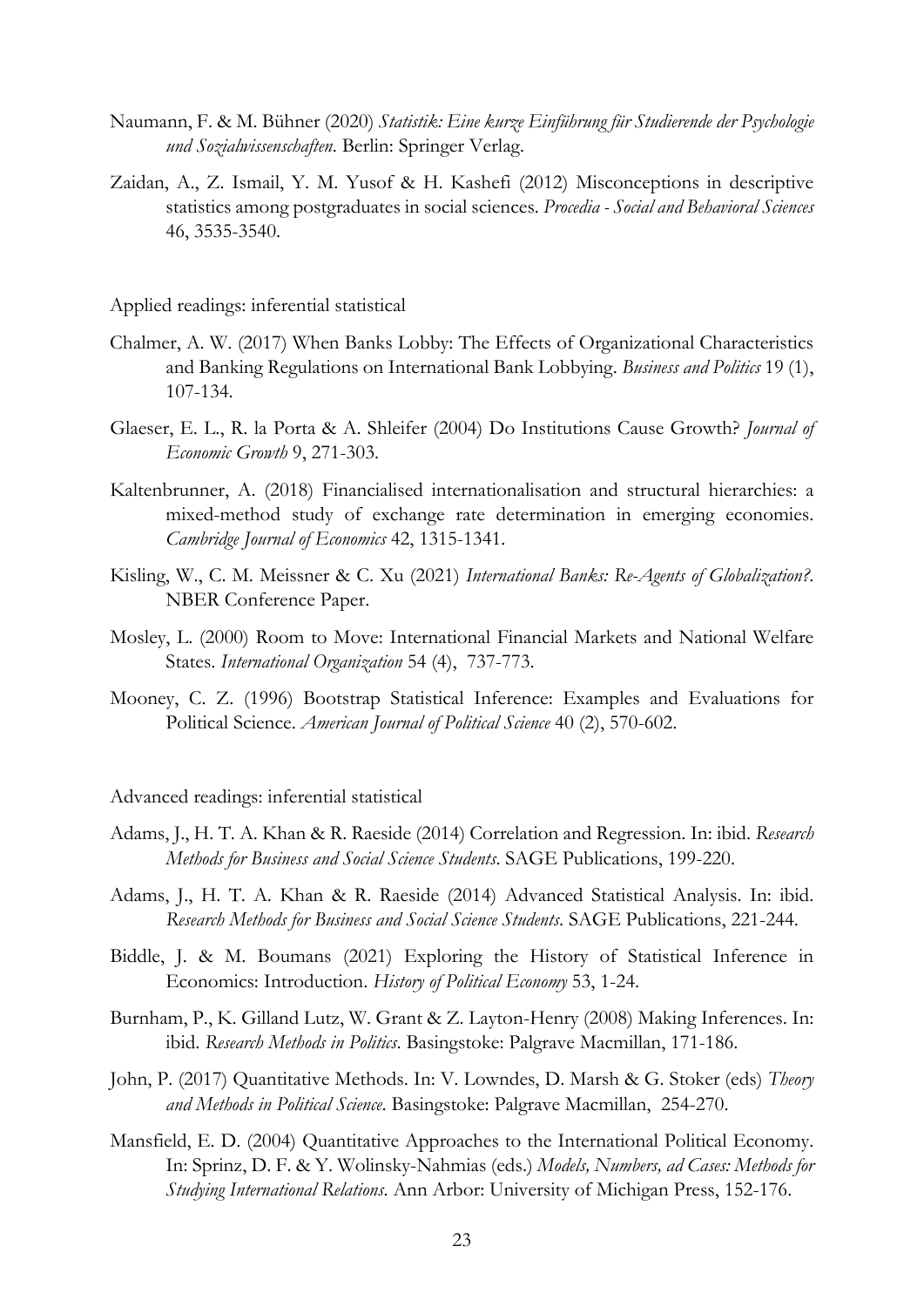- Margetts, H. & Stoker, G. (2017) The Experimental Method. In: V. Lowndes, D. Marsh & G. Stoker (eds) *Theory and Methods in Political Science*. Basingstoke: Palgrave Macmillan, 290-305.
- Mills, K. & K. Patterson (eds.) (2009) *Palgrave Handbook of Econometrics. Applied Econometrics*. Basingstoke: Palgrave Macmillan.
- Milner, H. V. (2004) Formal Methods and International Political Economy. In: Sprinz, D. F. & Y. Wolinsky-Nahmias (eds.) *Models, Numbers, ad Cases: Methods for Studying International Relations*. Ann Arbor: The University of Michigan Press, 265-289.
- Winship, C. & S. L. Morgan (2007) The Counterfactual Model. in: ibid *Counterfactuals and Causal Inference: Methods and Principles for Social Research*. Cambridge: Cambridge University Press [quantitative methods].
- Naumann, F. & M. Bühner (2020) *Statistik: Eine kurze Einführung für Studierende der Psychologie und Sozialwissenschaften*. Berlin: Springer Verlag
- Zwiener, C., J. Jafri, R. Saini & T. Poulter (2021) Decolonising quantitative research methods pedagogy: Teaching contemporary politics to challenge hierarchies from data. *Politics*, 1-17.

Applied readings: network analysis

- De Graaff, N., T. ten Brink & I. Parmar (2020) China's rise in a liberal world order in transition – introduction to the FORUM. *Review of International Political Economy* 27 (2), 191-207.
- Fichtner, J., E. M. Heemskerk & J. Garcia-Bernardo (2017) Hidden power of the Big Three? Passive index funds, re-concentration of corporate ownership, and new financial risk. Business and Politics 19 (2), 298-326.
- Malik, N., D. Spencer & Q. N. Bui (2021) Power in the U.S. political economy: A network analysis. *Journal of the Association for Information Science and Technology*, 1-13.
- Paterson, M. (2017) Social Network Analysis and Critical Political Economy. In: Montgomerie, J. (ed.) *Critical Methods in Political and Cultural Economy*. London: Routledge, 146-153.
- Oatley, T., W. K. Winecoff, A. Pennock & S. B. Danzman. (2013) The Political Economy of Global Finance: A Network Model. *Perspectives on Politics* 11 (1), 133-153.
- Van Apeldoorn, B. & N. de Graaf (2014) Corporate elite networks and US post-Cold War grand strategy from Clinton to Obama. *European Journal of International Relations* 20 (1), 29-55.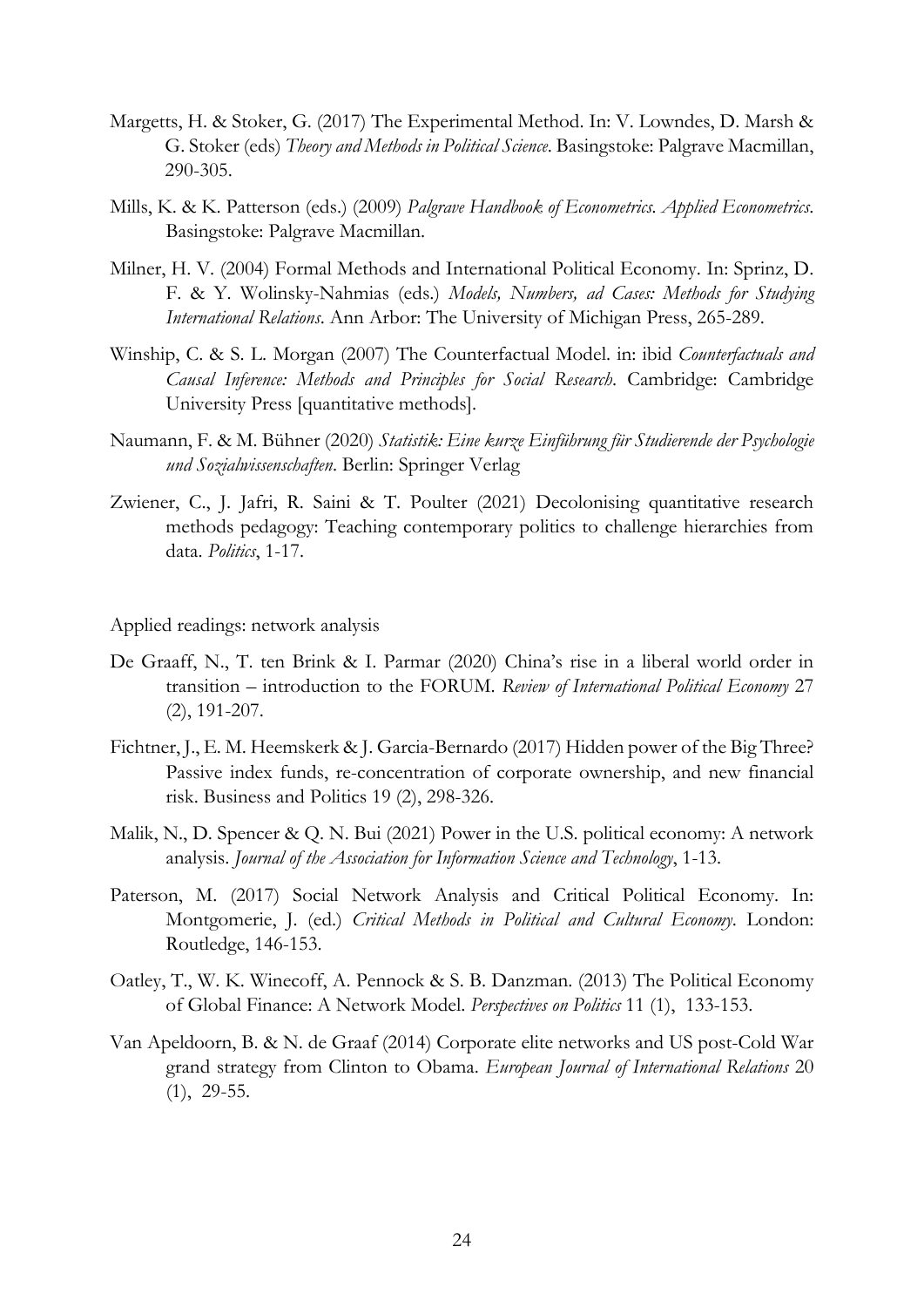Advanced readings: network analysis

- Cárdenas, J. (2021) Networking for innovation: an analysis of research on social networks, social capital, and innovation. *International Review of Sociology* 31 (3), 392-409.
- Buch-Hansen, H. (2013) Social Network Analysis and Critical Realism. *Journal for the Theory of Social Behaviour* 44 (3), 306-325.
- Kahler, M. (ed.) (2011) *Networked Politics: Agency, Power, and Governance*. Ithaca & London: Cornell University Press.
- Gould, R. V. (2003) Uses of Network Tools in Comparative Historical Research. In: Mahoney, J. & D. Rueschmeyer (eds.) *Comparative Historical Analysis in the Social Sciences*. Cambridge: Cambridge University Press, 241-269.
- Lazega, E. & T. A. B. Snijders (eds.) (2016) *Multilevel Network Analysis for the Social Sciences: Theory, Methods and Applications*. Cham: Springer International.
- Maoz, Z. (2012) How Network Analysis Can Inform the Study of International Relations. *Conflict Management and Peace Science* 29 (3), 247-256.
- Mizruchi, M. S. (2007) Political Economy and Network Analysis. An Untapped Convergence. Sociologica 2, 1-27.
- Scott, J. (2017) *Social Network Analysis* (4th edition). Los Angeles: SAGE.
- Scott, J. & P. J. Carrington (2011) *The SAGE Handbook of Social Network Analysis*. Los Angeles: SAGE.
- Wasserman, S. & K. Faust (1994) Social Network Analysis: Methods and Applications. Cambridge: Cambridge University Press.

#### **Session 11 – reading week**

*reading week – independent work on research design*

# **Session 12 – Reflections on the research process**

writing up, ethics and visualising data/results

Core readings:

Lune, H. & B. L. Berg (2017) Writing Research: Finding Meaning in Data. In: ibid. *Qualitative Research Methods for the Social Sciences*. Harlow: Pearson, 201-218.